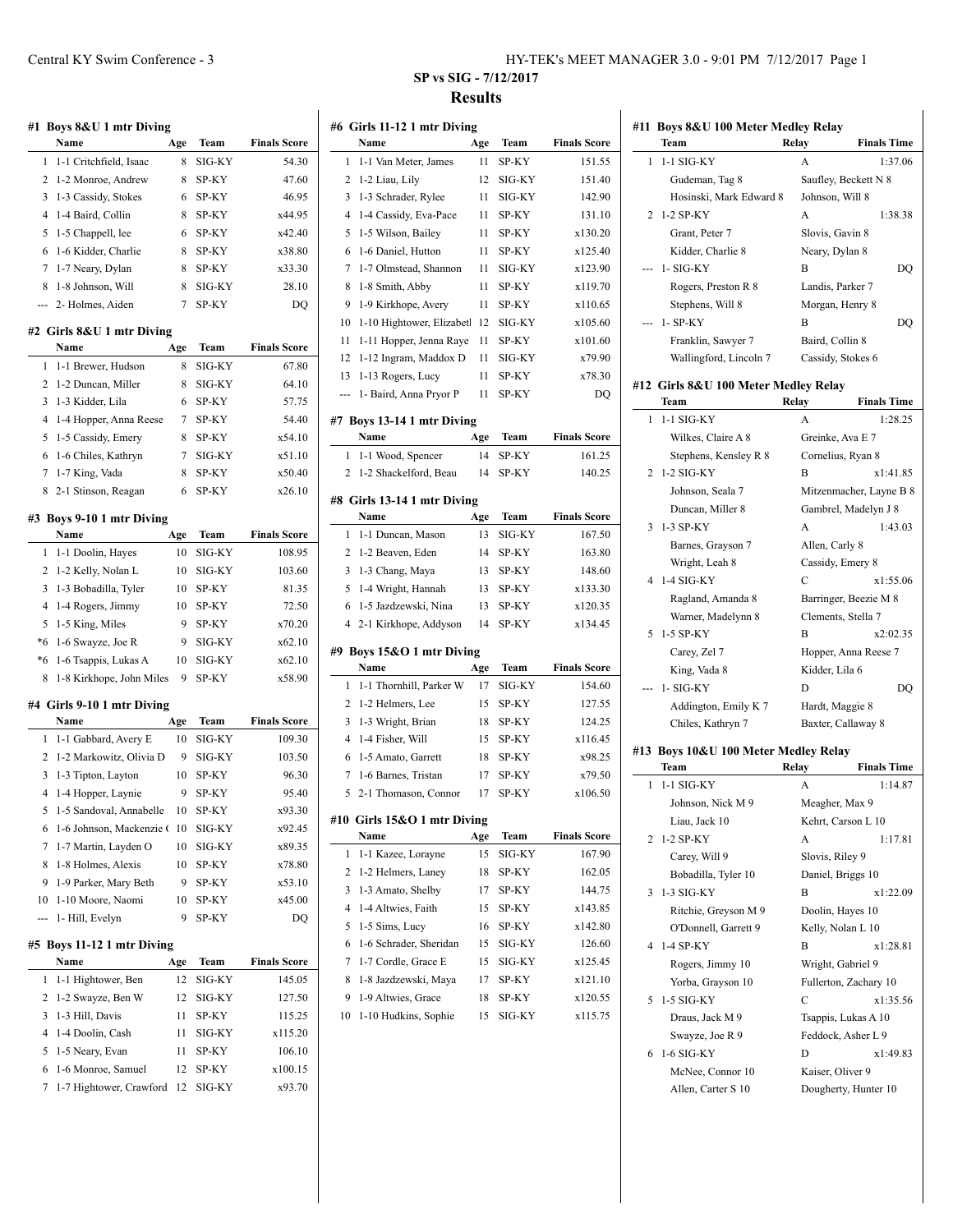#### **#14 Girls 10&U 100 Meter Medley Relay**

| Team                         | Relay             | <b>Finals Time</b>      |
|------------------------------|-------------------|-------------------------|
| $1-1$ SIG-KY<br>$\mathbf{1}$ | A                 | 1:21.25                 |
| Hosinski, Lillian 10         |                   | Gabbard, Avery E 10     |
| Markowitz, Olivia D 9        |                   | Johnson, Mackenzie G 10 |
| $3 - 1 - 2$ SIG-KY           | B                 | x1:31.15                |
| Hobbs, Whitney A 10          |                   | O'Leary, Una A 10       |
| Rogers, Maggie 10            |                   | Barlow, Phoebe 9        |
| 2 1-3 SP-KY                  | A                 | 1:31.75                 |
| Sanger, Addison 9            |                   | Holmes, Alexis 10       |
| Yandell, Kate 10             |                   | Sandoval, Annabelle 10  |
| 4 1-4 SP-KY                  | B                 | x1:36.21                |
| Hopper, Laynie 9             |                   | Parker, Mary Beth 9     |
| Tipton, Layton 10            | Carty, Caroline 9 |                         |
| 5 1-5 SIG-KY                 | C                 | x1:52.72                |
| Davis, Jayda L 10            |                   | Wheeler, Addie 9        |
| Cooke, Pairan M 10           |                   | Rafter, Morgan E 9      |
| 6 1-6 SIG-KY                 | D                 | x1:59.52                |
| Lakin, Janie R 9             |                   | Elkinson, Caroline M 9  |
| Lankford, Carter 9           |                   | Conner, Evelyn M 9      |

#### **#15 Boys 13&U 200 Meter Medley Relay**

| <b>Team</b>          | Relay             | <b>Finals Time</b>     |  |
|----------------------|-------------------|------------------------|--|
| 1 1-1 SIG-KY         | A                 | 2:23.53                |  |
| Johnson, Jack L 12   |                   | Miniard, Graham D 12   |  |
| Kehrt, Harrison L 11 |                   | Hightower, Ben 12      |  |
| 2 1-2 SP-KY          | A                 | 2:26.69                |  |
| Carey, Ben 11        | Kiper, ben 12     |                        |  |
| Brannock, Kole 12    | Carey, Joseph 12  |                        |  |
| 3 1-3 SIG-KY         | B                 | x2:39.57               |  |
| Garrard, Cooper J 11 | Doolin, Cash 11   |                        |  |
| Miniard, Wyatt T 12  |                   | Hightower, Crawford 12 |  |
| 4 1-4 SIG-KY         | C                 | x2:45.35               |  |
| Swayze, Ben W 12     | Greinke, Eli R 11 |                        |  |
| Clements, Sam T 11   |                   | Vaughn, Henry 12       |  |
| 5 1-5 SP-KY          | R                 | x2:45.65               |  |
| Barnes, Camden 12    |                   | Grant, Thomas 11       |  |
| Askren, Walt 12      |                   | Grant, James W 13      |  |

#### **#16 Girls 13&U 200 Meter Medley Relay**

 $\overline{a}$ 

|             | Team                     | Relay             | <b>Finals Time</b>   |
|-------------|--------------------------|-------------------|----------------------|
| 1           | $1-1$ SIG-KY             | A                 | 2:25.22              |
|             | Hightower, Elizabeth 12  |                   | Garrard, Hadley F 13 |
|             | Rukavina, Katherine Anne | Liau, Lily 12     |                      |
| $2^{\circ}$ | $1-2$ SP-KY              | R                 | 2:41.68              |
|             | Scanlon, Emily 13        |                   | Wright, Hannah 13    |
|             | Jazdzewski, Nina 13      | King, Lauren 12   |                      |
|             | $3 - 1 - 3$ SP-KY        | A                 | x2:42.13             |
|             | Locke, Avery 13          | Rogers, Lucy 11   |                      |
|             | Gray, Lucy Kate 13       |                   | Daniel, Hutton 11    |
|             | 4 1-4 SIG-KY             | R                 | x2:50.72             |
|             | Costich, Caroline E 11   |                   | Elkinson, Emery K 11 |
|             | O'Donnell, Caroline E 11 |                   | Ingram, Maddox D 11  |
|             | 5 1-5 SIG-KY             | $\mathcal{C}$     | x3:12.34             |
|             | Cooke, Ellie 12          |                   | Long, Emma K 12      |
|             | Long, Larissa M 12       | Cordle, Jane E 11 |                      |
| 6           | $1-6$ SIG-KY             | D                 | x3:18.90             |
|             | McLellan, Ashley 12      |                   | Adair, Emmy Kay 13   |
|             | Duncan, Mason 13         |                   | Nowlin, Lucy G 11    |

# **#17 Boys 200 Meter Medley Relay Team Relay Finals Time** 1 1-1 SP-KY A 2:06.28 Brannock, Kaleb 14 Barnes, Tristan 17 Scanlon, Scott 16 Locke, Jack 15 2 1-2 SIG-KY A 2:17.0 Thornhill, Parker W 17 McLellan, Bryan 16 Hood, Connor 16 Adair, Benjamin R 15 3 1-2 SP-KY B x2:17.04 Ocampo, Nico 15 Petter, Hayden 15 Gray, Cooper B 14 Fisher, Will 15 **#18 Girls 200 Meter Medley Relay Team Relay Finals Time** 1 1-1 SIG-KY A 2:16.8 Turner, Olivia 16 Greinke, Olivia M 14 Schaeffer, Zoe 12 Grasso, Maya M 15 2 1-2 SP-KY A 2:18.8 Grunwald, Abby 14 Dunn, Lauren 18 Washbish, Kara 16 Gray, Emma Grace 14 3 1-3 SP-KY B x2:28.8 Parker, Caroline 14 Helmers, Laney 18 Jazdzewski, Maya 17 Prewitt, Abigail 16 4 1-4 SIG-KY B x2:45.47 Thompson, Sarah 18 Kauffmann, Isabelle 15 Cordle, Grace E 15 Hudkins, Sophie 15 5 1-5 SIG-KY C x2:52.97 Kazee, Lorayne 15 Schrader, Sheridan 15 Fischer, Jessica L 15 Martin, Charlotte R 15 **#19 Boys 6&U 25 Meter Free Name Age Team Finals Time** 1 1-1 Mitzenmacher, Benne 6 SIG-KY 27.5 2 1-2 Rafter, Payton 5 SIG-KY 27.7 4 1-3 Warner, Henry 6 SIG-KY x29.13 3 1-4 Draus, Andrew C 6 SIG-KY x29.3 5 1-5 Cassidy, Stokes 6 SP-KY 31.4 6 1-6 Pickett, Owen 6 SP-KY x34.6 1 1-7 Chappell, lee 6 SP-KY 46.7 --- 2- Warner, Benjamin 6 SIG-KY X26.0 --- 2- O'Leary, Eamonn 6 SIG-KY X32.9  $-2$ - Dunningan, Levi 6 SIG-KY X32.9 --- 2- Smithwick, Cash 5 SIG-KY X34.5 --- 2- Marshall, Cooper 6 SIG-KY X34.8 --- 2- Lawson, Quinn 6 SIG-KY X41.2 --- 2- Black, Conor 6 SIG-KY X42.4  $-2$ - Moloney, Pierce J 5 SIG-KY X44.1  $-$ -- 3- Giles, Sammy 6 SIG-KY  $X44.3$ --- 3- Lakin, Desmond P 6 SIG-KY X44.3 --- 3- Malhouitre, Nolan W 5 SIG-KY X45.8 --- 3- Oakley, Parker 6 SIG-KY X46.9

# --- 3- Landis, Jack 5 SIG-KY X49.2 --- 3- Doolin, Vin 5 SIG-KY X51.2 --- 3- George, Will J 4 SIG-KY XDN **#20 Girls 6&U 25 Meter Free Name Age Team Finals Time**

| .                    | . | .        |       |
|----------------------|---|----------|-------|
| 1 1-1 Kidder, Lila   |   | 6 SP-KY  | 23.78 |
| 3 1-2 Schnabel, Elan |   | 6 SIG-KY | 29.49 |

| HY-TEK's MEET MANAGER 3.0 - 9:01 PM 7/12/2017 Page 2 |  |  |  |
|------------------------------------------------------|--|--|--|
|------------------------------------------------------|--|--|--|

|                             | 4                                                                                                                                                                                                                                                                                                                                                                                                                                                                          | 1-3 Sampson, Harper K              | 6              | SIG-KY         | x30.02             |
|-----------------------------|----------------------------------------------------------------------------------------------------------------------------------------------------------------------------------------------------------------------------------------------------------------------------------------------------------------------------------------------------------------------------------------------------------------------------------------------------------------------------|------------------------------------|----------------|----------------|--------------------|
|                             | 2                                                                                                                                                                                                                                                                                                                                                                                                                                                                          | 1-4 Barringer, Caroline            | 6              | SIG-KY         | 30.18              |
| ıe                          | *5                                                                                                                                                                                                                                                                                                                                                                                                                                                                         | 1-5 Oldham, Asha                   | 6              | SP-KY          | 32.84              |
| 28                          | *5                                                                                                                                                                                                                                                                                                                                                                                                                                                                         | 1-5 McGee, Harper                  | 6              | SIG-KY         | x32.84             |
|                             | 7                                                                                                                                                                                                                                                                                                                                                                                                                                                                          | 1-7 Lankford, Katie                | 6              | SP-KY          | x34.16             |
|                             | 9                                                                                                                                                                                                                                                                                                                                                                                                                                                                          | 1-8 Bernardi, Claire               | 6              | SP-KY          | x36.88             |
| $\frac{1}{4}$               | 8                                                                                                                                                                                                                                                                                                                                                                                                                                                                          | 2-1 Rister, Addie                  | 6              | SP-KY          | x36.63             |
|                             | 10                                                                                                                                                                                                                                                                                                                                                                                                                                                                         | 2-2 Stephens, Emily                | 6              | SP-KY          | x50.75             |
|                             | 11                                                                                                                                                                                                                                                                                                                                                                                                                                                                         | 2-3 Meredith, Emma                 | 4              | SP-KY          | x52.21             |
| 14                          | 12                                                                                                                                                                                                                                                                                                                                                                                                                                                                         | 2-4 Hardt, Emme J                  | 6              |                | x57.56             |
|                             |                                                                                                                                                                                                                                                                                                                                                                                                                                                                            | 2- Meagher, Clara                  | 6              | SIG-KY         |                    |
|                             | ---                                                                                                                                                                                                                                                                                                                                                                                                                                                                        |                                    |                | SIG-KY         | X31.13             |
|                             | ---                                                                                                                                                                                                                                                                                                                                                                                                                                                                        | 2- Guckenberger, Parker /          | 6              | SIG-KY         | X31.23             |
|                             | ---                                                                                                                                                                                                                                                                                                                                                                                                                                                                        | 2- Crawford, Ellie                 | 6              | SIG-KY         | X32.19             |
| ıe<br>35                    | 13                                                                                                                                                                                                                                                                                                                                                                                                                                                                         | 3-1 Larkin, Emery                  | 5              | SP-KY          | x1:09.82           |
|                             | ---                                                                                                                                                                                                                                                                                                                                                                                                                                                                        | 3- Gambrel, Kennedy                | 6              | SIG-KY         | X30.48             |
|                             | ---                                                                                                                                                                                                                                                                                                                                                                                                                                                                        | 3- Lankford, Caroline C            | 6              | SIG-KY         | X31.09             |
|                             | ---                                                                                                                                                                                                                                                                                                                                                                                                                                                                        | 3- Oakley, Mary                    | 6              | SIG-KY         | X32.62             |
| 36                          | ---                                                                                                                                                                                                                                                                                                                                                                                                                                                                        | 3- Kaiser, Adair                   | 5              | SIG-KY         | X32.81             |
|                             |                                                                                                                                                                                                                                                                                                                                                                                                                                                                            | 3- Johnson, Alessia C              | 5              | SIG-KY         | X34.65             |
|                             | ---                                                                                                                                                                                                                                                                                                                                                                                                                                                                        | 3- Krift, Madison A                | 6              | SIG-KY         | X36.44             |
| $^{34}$                     | ---                                                                                                                                                                                                                                                                                                                                                                                                                                                                        | 3- Ritchie, Hadley                 | 6              | SIG-KY         | X39.37             |
|                             | ---                                                                                                                                                                                                                                                                                                                                                                                                                                                                        | 4- Morgan, Catherine               | 5              | SIG-KY         | X34.75             |
|                             | ---                                                                                                                                                                                                                                                                                                                                                                                                                                                                        | 4- Ray, Madeline                   | 6              | SIG-KY         | X35.62             |
| 17                          | ---                                                                                                                                                                                                                                                                                                                                                                                                                                                                        | 4- Hughes, Ella G                  | 6              | SIG-KY         | X37.87             |
|                             | ---                                                                                                                                                                                                                                                                                                                                                                                                                                                                        | 4- Steckler, Dylan G               | 5              | SIG-KY         | X46.53             |
|                             |                                                                                                                                                                                                                                                                                                                                                                                                                                                                            | --- 4- Ray, Caroline               | 6              | SIG-KY         | X48.25             |
| 17                          | $\overline{a}$                                                                                                                                                                                                                                                                                                                                                                                                                                                             | 4- Breault, Lizzie                 | 6              | SIG-KY         | X50.11             |
|                             | ---                                                                                                                                                                                                                                                                                                                                                                                                                                                                        | 4- Piatt, Elliott E                | 5              | SIG-KY         | X50.65             |
|                             | $\frac{1}{2} \left( \frac{1}{2} \right) \left( \frac{1}{2} \right) \left( \frac{1}{2} \right) \left( \frac{1}{2} \right) \left( \frac{1}{2} \right) \left( \frac{1}{2} \right) \left( \frac{1}{2} \right) \left( \frac{1}{2} \right) \left( \frac{1}{2} \right) \left( \frac{1}{2} \right) \left( \frac{1}{2} \right) \left( \frac{1}{2} \right) \left( \frac{1}{2} \right) \left( \frac{1}{2} \right) \left( \frac{1}{2} \right) \left( \frac{1}{2} \right) \left( \frac$ | 5- Hosinski, Julia                 | 4              | SIG-KY         | X48.62             |
|                             |                                                                                                                                                                                                                                                                                                                                                                                                                                                                            |                                    |                |                |                    |
|                             | $\overline{a}$                                                                                                                                                                                                                                                                                                                                                                                                                                                             | 5- Turner, Mary Caroline           | 5              | SIG-KY         | X49.75             |
| ıe                          |                                                                                                                                                                                                                                                                                                                                                                                                                                                                            | 5- Moore, Carys E                  | 5              | SIG-KY         | X50.00             |
| 59                          | ---                                                                                                                                                                                                                                                                                                                                                                                                                                                                        | 5- Dearborn, Celia Jane            | $\overline{4}$ | SIG-KY         | X1:14.86           |
| 13                          | ---                                                                                                                                                                                                                                                                                                                                                                                                                                                                        | 5- Tabb, Caroline                  | 6              | SP-KY          | DQ                 |
| 3                           |                                                                                                                                                                                                                                                                                                                                                                                                                                                                            |                                    |                |                |                    |
| ١1                          |                                                                                                                                                                                                                                                                                                                                                                                                                                                                            | #21 Boys 7-8 25 Meter Free<br>Name |                |                | <b>Finals Time</b> |
| ŀ3                          | 1                                                                                                                                                                                                                                                                                                                                                                                                                                                                          | 1-1 Hosinski, Mark Edwa            | Age<br>8       | Team<br>SIG-KY |                    |
| $\overline{\mathfrak{g}}_0$ | 2                                                                                                                                                                                                                                                                                                                                                                                                                                                                          | 1-2 Slovis, Gavin                  | 8              | SP-KY          | 18.56              |
| 78                          |                                                                                                                                                                                                                                                                                                                                                                                                                                                                            |                                    |                |                | 20.53              |
|                             | 3                                                                                                                                                                                                                                                                                                                                                                                                                                                                          | 1-3 Kidder, Charlie                | 8              | SP-KY          | 22.16              |
| 17<br>13                    | 4                                                                                                                                                                                                                                                                                                                                                                                                                                                                          | 1-4 Neary, Dylan                   | 8              | SP-KY          | x22.32             |
| 17                          | 5                                                                                                                                                                                                                                                                                                                                                                                                                                                                          | 1-5 Grant, Peter                   | 7              | SP-KY          | x22.69             |
| 53                          | 6                                                                                                                                                                                                                                                                                                                                                                                                                                                                          | 1-6 Gudeman, Tag                   | 8              | SIG-KY         | 23.22              |
| 34                          | 7                                                                                                                                                                                                                                                                                                                                                                                                                                                                          | 1-7 Landis, Parker                 | 7              | SIG-KY         | x23.23             |
|                             | 9                                                                                                                                                                                                                                                                                                                                                                                                                                                                          | 1-8 Morgan, Henry                  | 8              | SIG-KY         | x25.67             |
| $^{12}$<br>14               | 8                                                                                                                                                                                                                                                                                                                                                                                                                                                                          | 2-1 Franklin, Sawyer               | 7              | SP-KY          | x23.97             |
|                             | 10                                                                                                                                                                                                                                                                                                                                                                                                                                                                         | 2-2 Wallingford, Lincoln           | 7              | SP-KY          | x28.75             |
| 3<br>\$4                    | 11                                                                                                                                                                                                                                                                                                                                                                                                                                                                         | 2-3 Monroe, Andrew                 | 8              | SP-KY          | x28.87             |
| 15                          | 13                                                                                                                                                                                                                                                                                                                                                                                                                                                                         | 2-4 Baird, Collin                  | 8              | SP-KY          | x33.00             |
| 33                          | ---                                                                                                                                                                                                                                                                                                                                                                                                                                                                        | 2- Johnson, Will                   | 8              | SIG-KY         | X21.85             |
| 13                          | ---<br>---                                                                                                                                                                                                                                                                                                                                                                                                                                                                 | 2- Stephens, Will                  | 8              | SIG-KY         | X23.89             |
| $^{22}$                     |                                                                                                                                                                                                                                                                                                                                                                                                                                                                            | 2- Chiles, Henry                   | 7              | SIG-KY         | X25.93             |
|                             | ---                                                                                                                                                                                                                                                                                                                                                                                                                                                                        | 2- Rogers, Preston R               | 8              | SIG-KY         | X29.16             |
| 28<br>F                     | 12                                                                                                                                                                                                                                                                                                                                                                                                                                                                         | 3-1 Holmes, Aiden                  | 7              | SP-KY          | x31.25             |
|                             | 14                                                                                                                                                                                                                                                                                                                                                                                                                                                                         | 3-2 Kiper, luc                     | 8              | SP-KY          | x33.31             |
|                             | ---                                                                                                                                                                                                                                                                                                                                                                                                                                                                        | 3- Smithwick, Collin G             | 8              | SIG-KY         | X28.22             |
| ıe                          | ---                                                                                                                                                                                                                                                                                                                                                                                                                                                                        | 3- Saufley, Beckett N              | 8              | SIG-KY         | X28.35             |
| 78                          | ---<br>---                                                                                                                                                                                                                                                                                                                                                                                                                                                                 | 3- Dearborn, Lucian                | 8              | SIG-KY         | X29.09             |
| 19                          |                                                                                                                                                                                                                                                                                                                                                                                                                                                                            | 3- Webster, Nate                   | 7              | SIG-KY         | X37.19             |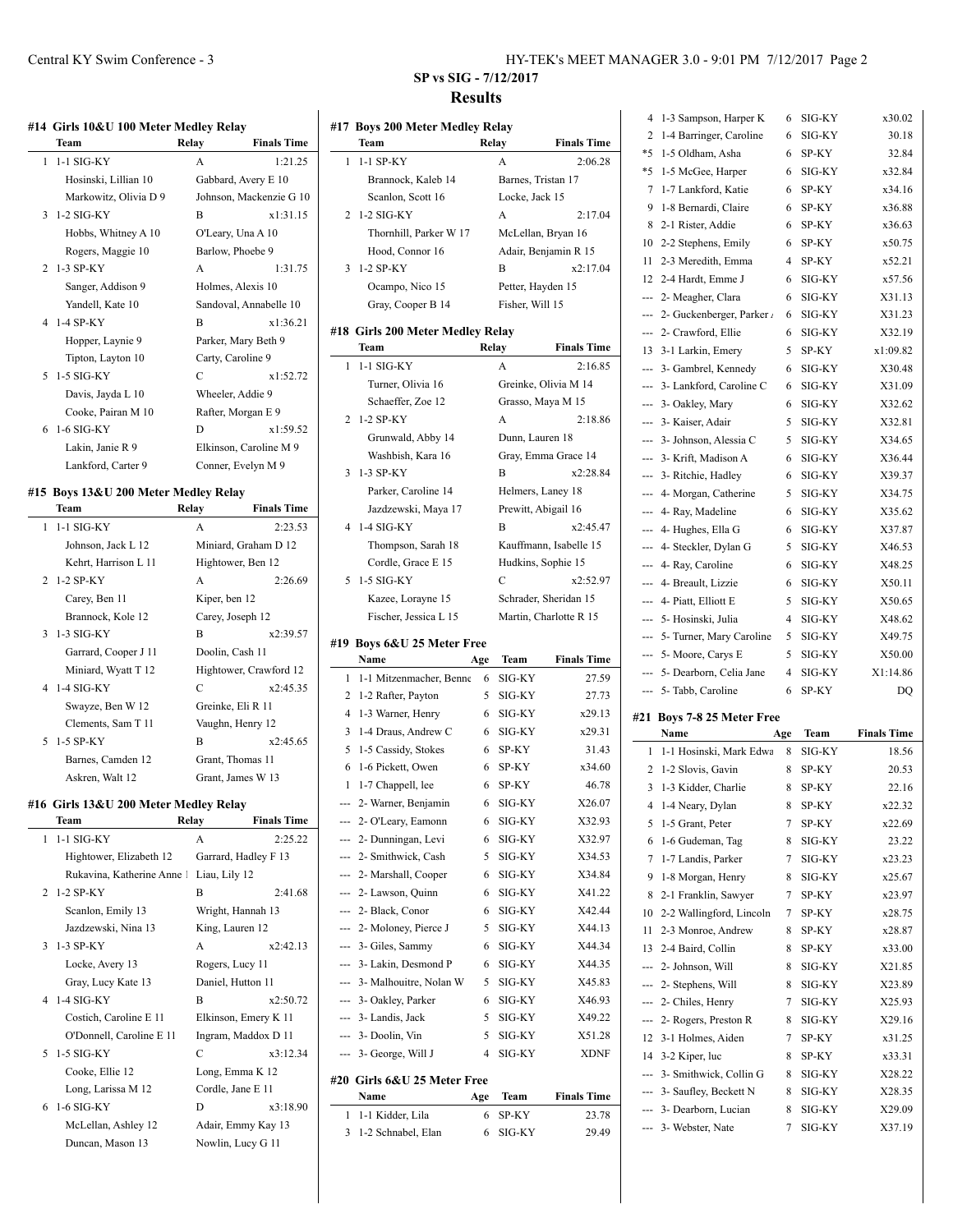| ---           | (#21 Boys 7-8 25 Meter Free)<br>4- Hoffman, Eli T | 8   | SIG-KY | X27.50             |
|---------------|---------------------------------------------------|-----|--------|--------------------|
| ---           | 4- Feddock, Anderson R                            | 7   | SIG-KY | X29.75             |
|               |                                                   | 7   | SIG-KY | X33.28             |
| ---           | 4- Oakley, Will<br>4- Bacon, Graham D             | 7   | SIG-KY | X36.25             |
|               |                                                   |     |        |                    |
|               | 4- Wilmes, Thomas                                 | 7   | SIG-KY | X38.78             |
| ---           | 4- de Castro, Max                                 | 8   | SIG-KY | X46.00             |
| ---           | 5- White, Hayden J                                | 7   | SIG-KY | X38.10             |
| ---           | 5- Morgan, Nathan                                 | 7   | SIG-KY | X41.63             |
| $\frac{1}{2}$ | 5- Wilson, Drew W                                 | 7   | SIG-KY | X43.00             |
| ---           | 5- Giles, Benton                                  | 7   | SIG-KY | X44.86             |
|               | --- 5- Humphress, AJ W                            | 7   | SIG-KY | X47.62             |
|               | #22 Girls 7-8 25 Meter Free                       |     |        |                    |
|               | Name                                              | Age | Team   | <b>Finals Time</b> |
| 1             | 1-1 Stephens, Kensley R                           | 8   | SIG-KY | 18.68              |
| 2             | 1-2 Cornelius, Ryan                               | 8   | SIG-KY | 18.89              |
| 4             | 1-3 Wright, Leah                                  | 8   | SP-KY  | 19.85              |
| 3             | 1-4 Greinke, Ava E                                | 7   | SIG-KY | x19.90             |
| 5             | 1-5 Gambrel, Madelyn J                            | 8   | SIG-KY | x20.93             |
| 6             | 1-6 Cassidy, Emery                                | 8   | SP-KY  | 22.72              |
| 8             | 1-7 King, Vada                                    | 8   | SP-KY  | x24.75             |
| 9             | 1-8 Hopper, Anna Reese                            | 7   | SP-KY  | x25.12             |
| 7             | 2-1 Carey, Zel                                    | 7   | SP-KY  | x24.59             |
| 10            | 2-2 Barnes, Grayson                               | 7   | SP-KY  | x27.29             |
| 13            | 2-3 Allen, Carly                                  | 8   | SP-KY  | x32.12             |
| ---           | 2- Barringer, Beezie M                            | 8   | SIG-KY | X21.72             |
|               | 2- Wilkes, Claire A                               | 8   | SIG-KY | X21.79             |
|               | 2- Mitzenmacher, Layne I                          | 8   | SIG-KY | X23.83             |
| ---           | 2- Ragland, Amanda                                | 8   | SIG-KY | X24.32             |
| 11            | 3-1 Wright, Kennedy                               | 8   | SP-KY  | x31.85             |
| 12            | 3-2 Sanger, Ainsley                               | 7   | SP-KY  | x31.97             |
| 14            | 3-3 Bernardi, Charlotte                           | 8   | SP-KY  | x40.62             |
| 15            | 3-4 Larkin, Elliette                              | 7   | SP-KY  | x57.78             |
| ---           | 3- Clements, Stella                               | 7   | SIG-KY | X23.38             |
| ---           | 3- Baxter, Callaway                               | 8   | SIG-KY | X24.12             |
| ---           | 3- Johnson, Seala                                 | 7   | SIG-KY | X24.26             |
| ---           | 3- Warner, Madelynn                               | 8   | SIG-KY | X25.29             |
|               | 4- Duncan, Miller                                 | 8   | SIG-KY | X23.88             |
|               | 4- Hill, Maggie L                                 | 7   | SIG-KY | X24.12             |
|               | 4- Addington, Emily K                             | 7   | SIG-KY | X24.25             |
|               | 4- Brewer, Hudson                                 | 8   | SIG-KY | X24.29             |
|               | 4- Adair, Ainsley                                 | 7   | SIG-KY | X26.47             |
| ---           | 4- Marshall, Campbell                             | 8   | SIG-KY | X26.97             |
| ---           | 4- Hardt, Maggie                                  | 8   | SIG-KY | X29.19             |
|               | 4- Allen, Caroline E                              | 8   | SIG-KY | X30.30             |
|               |                                                   | 7   |        |                    |
| ---           | 5- Perkins, Halle                                 |     | SIG-KY | X25.41             |
|               | --- 5- George, Grace                              | 7   | SIG-KY | X27.25             |
| ÷             | 5- Breault, Chesley                               | 8   | SIG-KY | X28.35             |
| ---           | 5- Wilkes, Ivy                                    | 7   | SIG-KY | X29.33             |
| ---           | 5- Mannella, Gia                                  | 7   | SIG-KY | X30.56             |
|               | 5- Moore, Wells E                                 | 7   | SIG-KY | X31.87             |
|               | 5- Chiles, Kathryn                                | 7   | SIG-KY | X33.84             |
|               | 6- White, Hadley R                                | 7   | SIG-KY | X31.49             |
|               | 6- Hudkins, Harper                                | 8   | SIG-KY | X31.75             |

--- 6- Davis, Zoe 7 SIG-KY X33.12 --- 6- Hoffman, Sophie R 8 SIG-KY X33.40

| --- | 6- Thomas, Alissa               | 8   | SIG-KY | X37.29             |
|-----|---------------------------------|-----|--------|--------------------|
| --- | 6- Morgan, Anneliese            | 8   | SIG-KY | X37.35             |
|     |                                 |     |        |                    |
| #23 | Boys 9-10 25 Meter Free<br>Name | Age | Team   | <b>Finals Time</b> |
| 1   | 1-1 Johnson, Nick M             | 9   | SIG-KY | 14.82              |
| 2   | 1-2 Kehrt, Carson L             | 10  | SIG-KY | 16.10              |
| 3   | 1-3 Daniel, Briggs              | 10  | SP-KY  | 16.56              |
| 4   | 1-4 Liau, Jack                  |     | SIG-KY | x16.71             |
| 5   | 1-5 Rogers, Jimmy               | 10  | SP-KY  | 16.87              |
|     |                                 | 10  |        |                    |
| 7   | 1-6 Fullerton, Zachary          | 10  | SP-KY  | x17.56             |
| 11  | 1-7 Meagher, Max                | 9   | SIG-KY | x19.13             |
| 6   | 2-1 Yorba, Grayson              | 10  | SP-KY  | x17.40             |
| 8   | 2-2 Bobadilla, Tyler            | 10  | SP-KY  | x17.93             |
| 9   | 2-3 Summerlin, Marley           | 9   | SP-KY  | x18.12             |
| 12  | 2-4 King, Miles                 | 9   | SP-KY  | x20.29             |
| --- | 2- O'Donnell, Garrett           | 9   | SIG-KY | X17.75             |
| --- | 2- Doolin, Haves                | 10  | SIG-KY | X17.97             |
| --- | 2- Kelly, Nolan L               | 10  | SIG-KY | X18.53             |
| --- | 2- Ritchie, Greyson M           | 9   | SIG-KY | X18.73             |
| 10  | 3-1 Slovis, Riley               | 9   | SP-KY  | x18.31             |
| 13  | 3-2 Steede, Nicholas            | 9   | SP-KY  | x23.13             |
| --- | 3- Allen, Carter S              | 10  | SIG-KY | X19.00             |
| --- | 3- Feddock, Asher L             | 9   | SIG-KY | X19.50             |
| --- | 3- Draus, Jack M                | 9   | SIG-KY | X20.37             |
| --- | 3- Swayze, Joe R                | 9   | SIG-KY | X20.45             |
| 15  | 4-1 Pickett, Jasper             | 9   | SP-KY  | x25.31             |
| 16  | 4-2 Winkler, Luke               | 9   | SP-KY  | x25.85             |
| 17  | 4-3 Bracken, Liam               | 9   | SP-KY  | x26.00             |
| --- | 4- Tsappis, Lukas A             | 10  | SIG-KY | X20.66             |
| --- | 4- Kaiser, Oliver               | 9   | SIG-KY | X20.70             |
| --- | 4- McNee, Connor                | 10  | SIG-KY | X21.96             |
| --- | 4- Dougherty, Hunter            | 10  | SIG-KY | X23.63             |
| --- | 4- Thomas, Ethan                | 10  | SIG-KY | X27.97             |
| 14  | 5-1 Gerke, Thomas               | 10  | SP-KY  | x23.99             |
| --- | 5- Conner, Cooper J             | 9   | SIG-KY | X23.75             |
| --- | 5- Hager, Colt W                | 9   | SIG-KY | X26.06             |
| --- | 5- McGee, Max                   | 9   | SIG-KY | X27.35             |
|     | #24 Girls 9-10 25 Meter Free    |     |        |                    |
|     | Name                            | Age | Team   | <b>Finals Time</b> |
| 1   | 1-1 Hosinski, Lillian           | 10  | SIG-KY | 15.13              |
| 2   | 1-2 Markowitz, Olivia D         | 9   | SIG-KY | 18.22              |
| 3   | 1-3 Johnson, Mackenzie (        | 10  | SIG-KY | x18.89             |
| 4   | 1-4 Rogers, Maggie              | 10  | SIG-KY | x19.35             |
| 5   | 1-5 Sandoval, Annabelle         | 10  | SP-KY  | 20.47              |
| 6   | 1-6 Yandell, Kate               | 10  | SP-KY  | 20.53              |
| 8   | 1-7 Tipton, Layton              | 10  | SP-KY  | x21.07             |
| 9   | 1-8 Hopper, Laynie              | 9   | SP-KY  | x21.75             |
| 7   | 2-1 Carty, Caroline             | 9   | SP-KY  | x20.93             |
| 11  | 2-2 Hiler, Ellie                | 9   | SP-KY  | x23.10             |
| 13  | 2-3 Tabb, Courteny              | 9   | SP-KY  | x23.34             |
| 15  | 2-4 Sanger, Addison             | 9   | SP-KY  | x24.47             |
| --- | 2- Gabbard, Avery E             | 10  | SIG-KY | X17.71             |
| --- | 2- Hobbs, Whitney A             | 10  | SIG-KY | X19.69             |
| --- | 2- Barlow, Phoebe               | 9   | SIG-KY | X21.74             |
| --- | 2- O'Leary, Una A               | 10  | SIG-KY | X23.43             |
| 10  | 3-1 Parker, Mary Beth           | 9   | SP-KY  | x23.09             |
|     |                                 |     |        |                    |

| 14  | 3-2 Needham, Bella                    | 9    | SP-KY  | x23.59             |
|-----|---------------------------------------|------|--------|--------------------|
| 16  | 3-3 Moore, Naomi                      | 10   | SP-KY  | x27.25             |
| 17  | 3-4 Humphress, Rylie J                | 9    | SIG-KY | x28.15             |
| --- | 3- Lankford, Carter                   | 9    | SIG-KY | X23.34             |
| --- | 3- Wheeler, Addie                     | 9    | SIG-KY | X25.48             |
| --- | 3- Elkinson, Caroline M               | 9    | SIG-KY | X26.38             |
| --- | 3- Cooke, Pairan M                    | 10   | SIG-KY | X29.44             |
| 12  | 4-1 Harmon, Kennedy                   | 9    | SP-KY  | x23.13             |
| 18  | 4-2 Boyd, Eleanor                     | 9    | SP-KY  | x31.12             |
| --- | 4- Holmes, Alexis                     | 10   | SP-KY  | X18.00             |
| --- | 4- Davis, Jayda L                     | 10   | SIG-KY | X23.36             |
| --- | 4- Rafter, Morgan E                   | 9    | SIG-KY | X23.88             |
| --- | 4- Conner, Evelyn M                   | 9    | SIG-KY | X24.56             |
| --- | 4- Lakin, Janie R                     | 9    | SIG-KY | <b>XDQ</b>         |
|     |                                       |      |        |                    |
|     | #25 Boys 11-12 50 Meter Free          |      |        |                    |
|     | Name                                  | Age  | Team   | <b>Finals Time</b> |
| 1   | 1-1 Johnson, Jack L                   | 12   | SIG-KY | 29.71              |
| 2   | 1-2 Brannock, Kole                    | 12   | SP-KY  | 30.60              |
| 3   | 1-3 Kehrt, Harrison L                 | 11   | SIG-KY | 31.63              |
| 4   | 1-4 Hightower, Ben                    | 12   | SIG-KY | x33.09             |
| 5   | 1-5 Carey, Ben                        | 11   | SP-KY  | 33.28              |
| 6   | 1-6 Miniard, Wyatt T                  | 12   | SIG-KY | x34.04             |
| 8   | 1-7 Carey, Joseph                     | 12   | SP-KY  | x35.18             |
| 16  | 1-8 Humphreys, Liam                   | 12   | SP-KY  | x39.38             |
| 7   | 2-1 Askren, Walt                      | 12   | SP-KY  | x34.78             |
| 9   | 2-2 Grant, Thomas                     | 11   | SP-KY  | x36.25             |
| 10  | 2-3 Kiper, ben                        | 12   | SP-KY  | x37.06             |
| 15  | 2-4 Bernard, Jack                     | 11   | SP-KY  | x39.22             |
| --- | 2- Miniard, Graham D                  | 12   | SIG-KY | X33.44             |
| --- | 2- Hightower, Crawford                | 12   | SIG-KY | X35.41             |
| --- | 2- Garrard, Cooper J                  | 11   | SIG-KY | X35.57             |
| --- | 2- Doolin, Cash                       | 11   | SIG-KY | X37.22             |
| 11  | 3-1 Yorba, Alden                      | 12   | SP-KY  | x37.31             |
| 12  | 3-2 Eggleston, Blake                  | 11   | SP-KY  | x38.19             |
| --- | 3- Greinke, Eli R                     | 11   | SIG-KY | X35.72             |
| --- | 3- Clements, Sam T                    | 11   | SIG-KY | X36.21             |
|     | 3- Swayze, Ben W                      | 12   | SIG-KY | X36.94             |
| --- | 3- Vaughn, Henry                      | 12   | SIG-KY | X39.75             |
| 13  | 4-1 Neary, Evan                       | 11 - | SP-KY  | x38.52             |
| 14  | 4-2 Yorba, Cian                       | 12   | SP-KY  | x38.53             |
| 17  | 4-3 Monroe, Samuel                    | 12   | SP-KY  | x42.00             |
| 18  | 4-4 Johnston, Jack                    | 11   | SP-KY  | x44.37             |
|     | --- 4- Rafter, Trey M                 | 11   | SIG-KY | X37.59             |
| --- | 4- Felix, Jacob                       | 12   | SIG-KY | X38.38             |
|     | --- 4- Applegate, Reed                | 12   | SIG-KY | X40.34             |
|     | --- 4- Fraley, Christian              | 11   | SIG-KY | X41.32             |
|     |                                       |      |        |                    |
|     | #26 Girls 11-12 50 Meter Free<br>Name | Age  | Team   | <b>Finals Time</b> |
| 1   | 1-1 Liau, Lily                        | 12   | SIG-KY | 32.57              |
| 2   | 1-2 Hightower, Elizabeth              | 12   | SIG-KY | 32.62              |
| 5   | 1-3 Daniel, Hutton                    | 11   | SP-KY  | 35.87              |
| 3   | 1-4 Rogers, Lucy                      | 11   | SP-KY  | 35.97              |
| 4   | 1-5 O'Donnell, Caroline I             | 11   | SIG-KY | x36.14             |
| 8   | 1-6 Ingram, Maddox D                  | 11   | SIG-KY | x38.62             |
| 9   | 1-7 Gray, Sarah Beth                  | 11   | SP-KY  | x38.94             |
| 6   | 2-1 Housman, Caroline                 | 11   | SP-KY  | x36.78             |
|     |                                       |      |        |                    |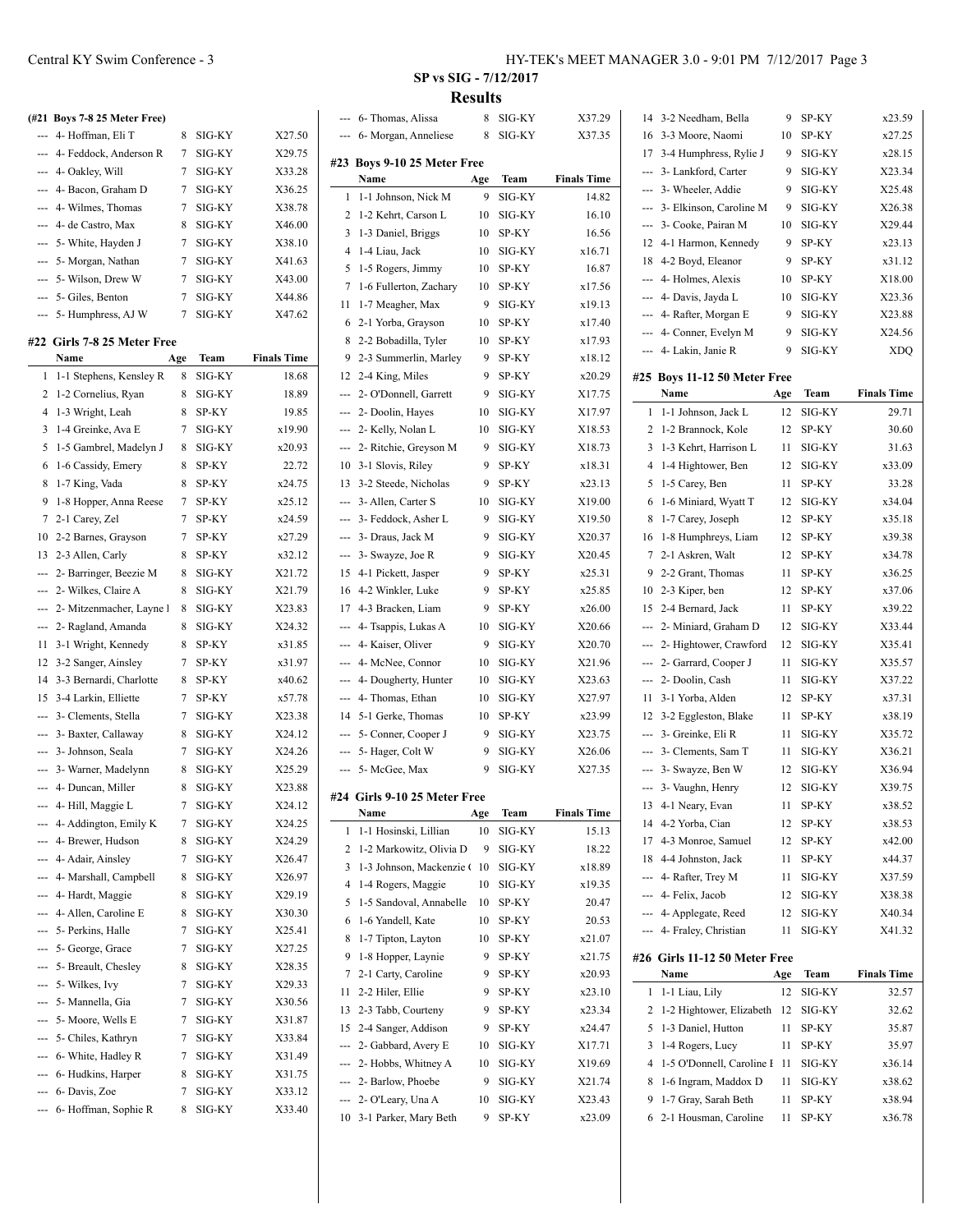|     | (#26 Girls 11-12 50 Meter Free)   |     |        |                    |
|-----|-----------------------------------|-----|--------|--------------------|
| 7   | 2-2 Cassidy, Eva-Pace             | 11  | SP-KY  | x37.57             |
|     | 10 2-3 Baird, Anna Pryor P        | 11  | SP-KY  | x39.66             |
| 12  | 2-4 Van Meter, James              | 11  | SP-KY  | x40.10             |
| --- | 2- Schaeffer, Zoe                 | 12  | SIG-KY | X32.31             |
| --- | 2- Elkinson, Emery K              | 11  | SIG-KY | X39.76             |
| --- | 2- Long, Larissa M                | 12  | SIG-KY | X40.18             |
| --- | 2- Costich, Caroline E            | 11  | SIG-KY | X41.04             |
| 11  | 3-1 Wilson, Bailey                | 11  | SP-KY  | x40.06             |
|     | --- 3- Cooke, Ellie               | 12  | SIG-KY | X41.97             |
| --- | 3- McLellan, Ashley               | 12  | SIG-KY | X43.60             |
| --- | 3- Long, Emma K                   | 12  | SIG-KY | X45.72             |
| --- | 3- Nowlin, Lucy G                 | 11  | SIG-KY | X45.85             |
| 13  | 4-1 Pierce, Vivian                | 11  | SP-KY  | x44.85             |
| 14  | 4-2 Flynn, Addison                | 11  | SP-KY  | x46.18             |
| 15  | 4-3 Allen, Kendall                | 11  | SP-KY  | x49.47             |
| 16  | 4-4 Monroe, Katherine             | 11  | SP-KY  | x51.57             |
| 17  | 4-5 Schnelle, Samantha            | 11  | SP-KY  | x52.10             |
| 18  | 4-6 Smith, Abby                   | 11  | SP-KY  | x56.81             |
| --- | 4- Cordle, Jane E                 | 11  | SIG-KY | X49.25             |
|     | #27 Boys 13-14 50 Meter Free      |     |        |                    |
|     | Name                              | Age | Team   | <b>Finals Time</b> |
| 1   | 1-1 Brannock, Kaleb               | 14  | SP-KY  | 27.41              |
| 2   | 1-2 Gray, Cooper B                | 14  | SP-KY  | 30.91              |
| 3   | 1-3 Schnelle, Cameron             | 14  | SP-KY  | x33.78             |
| 4   | 1-4 Grant, James W                | 13  | SP-KY  | x37.00             |
| 5   | 1-5 Van Meter, Solomon            | 13  | SP-KY  | x38.21             |
|     | #28 Girls 13-14 50 Meter Free     |     |        |                    |
|     | Name                              | Age | Team   | <b>Finals Time</b> |
| 1   | 1-1 Siebenthaler, Kelsey          | 14  | SIG-KY | 29.19              |
| 2   | 1-2 Grunwald, Abby                | 14  | SP-KY  | 30.82              |
| 3   | 1-3 Garrard, Hadley F             | 13  | SIG-KY | 31.53              |
| 4   | 1-4 Rukavina, Katherine           | 13  | SIG-KY | x31.80             |
| 5   | 1-5 Greinke, Olivia M             | 14  | SIG-KY | x32.99             |
| 6   | 1-6 Gray, Emma Grace              | 14  | SP-KY  | 33.22              |
| 7   | 1-7 Gray, Lucy Kate               | 13  | SP-KY  | x33.70             |
| 8   | 2-1 Parker, Caroline              | 14  | SP-KY  | x34.41             |
| 9   | 2-2 Jazdzewski, Nina              | 13  | SP-KY  | x35.16             |
| 10  | 2-3 Scanlon, Emily                | 13  | SP-KY  | x35.33             |
| 11  | 2-4 Wright, Hannah                | 13  | SP-KY  | x35.94             |
| 12  | 2-5 Garcia, Chambers              | 14  | SP-KY  | x36.28             |
| 15  | 2-6 Beaven, Eden                  | 14  | SP-KY  | x37.84             |
| --- | 2- Duncan, Mason                  | 13  | SIG-KY | X44.43             |
| --- | 2- Adair, Emmy Kay                | 13  | SIG-KY | X45.22             |
| 13  | 3-1 Locke, Avery                  | 13  | SP-KY  | x36.97             |
| 14  | 3-2 Wright, Amy                   | 13  | SP-KY  | x37.69             |
| 16  | 3-3 Yandell, Allison              | 13  | SP-KY  | x38.07             |
| #29 |                                   |     |        |                    |
|     | <b>Boys 50 Meter Free</b><br>Name | Age | Team   | <b>Finals Time</b> |
| 1   | 1-1 Barnes, Tristan               | 17  | SP-KY  | 26.66              |
|     |                                   |     |        |                    |

| 1 1-1 Barnes, Tristan | 17 | SP-KY     | 26.66  |
|-----------------------|----|-----------|--------|
| 2 1-2 Hood, Connor    |    | 16 SIG-KY | 27.25  |
| 3 1-3 Ocampo, Nico    |    | 15 SP-KY  | 28.03  |
| 4 1-4 McLellan, Bryan |    | 16 SIG-KY | 28.56  |
| 5 1-5 Locke, Jack     |    | 15 SP-KY  | x29.12 |
|                       |    |           |        |

|            | 6 1-6 Petter, Hayden                            | 15  | SP-KY       | x29.59             |                         | 4 1-4 Lankford, Katie                            | 6      |                                                                                 |
|------------|-------------------------------------------------|-----|-------------|--------------------|-------------------------|--------------------------------------------------|--------|---------------------------------------------------------------------------------|
|            |                                                 |     |             |                    |                         |                                                  |        | SP-KY                                                                           |
|            | 10 1-7 Adair, Benjamin R                        | 15  | SIG-KY      | x32.19             |                         | 5 1-5 Meagher, Clara                             | 6      | SIG-KY                                                                          |
|            | 7 2-1 Fisher, Will                              | 15  | SP-KY       | x31.00             |                         | 6 1-6 Gambrel, Kennedy                           | 6      | SIG-KY                                                                          |
|            | 8 2-2 Wright, Brian                             | 18  | SP-KY       | x31.23             | ---                     | 1- Oldham, Asha                                  | 6      | SP-KY                                                                           |
| 9          | 2-3 Helmers, Lee                                | 15  | SP-KY       | x31.85             | 7 2-1 Rister, Addie     |                                                  | 6      | SP-KY                                                                           |
|            | 11 2-4 Amato, Garrett                           | 18  | SP-KY       | x35.97             |                         | 8 2-2 Meredith, Emma                             | 4      | SP-KY                                                                           |
|            | #30 Girls 50 Meter Free                         |     |             |                    |                         | 2- Schnabel, Elan                                | 6      | SIG-KY                                                                          |
|            | Name                                            | Age | Team        | <b>Finals Time</b> | ---                     | 2- McGee, Harper                                 | 6      | SIG-KY                                                                          |
|            | 1 1-1 Dunn, Lauren                              | 18  | SP-KY       | 30.31              |                         | 2- Ray, Madeline                                 | 6      | SIG-KY                                                                          |
|            | 2 1-2 Grasso, Maya M                            | 15  | SIG-KY      | 31.47              |                         | 2- Kaiser, Adair                                 | 5      | SIG-KY                                                                          |
| 3          | 1-3 Turner, Olivia                              | 16  | SIG-KY      | 31.57              |                         | --- 2- Stephens, Emily                           | 6      | SP-KY                                                                           |
|            | 4 1-4 Prewitt, Abigail                          | 16  | SP-KY       | 32.78              |                         | --- 2- Bernardi, Claire                          | 6      | SP-KY                                                                           |
|            | 5 1-5 Washbish, Kara                            | 16  | SP-KY       | x33.57             |                         | 10 3-1 Larkin, Emery                             | 5      | SP-KY                                                                           |
| 8          | 1-6 Thompson, Sarah                             | 18  | SIG-KY      | x34.44             | --- 3- Ritchie, Hadley  |                                                  | 6      | SIG-KY                                                                          |
| 10         | 1-7 Fischer, Jessica L                          | 15  | SIG-KY      | x35.50             |                         | --- 3- Lankford, Caroline C                      | 6      | SIG-KY                                                                          |
| 11         | 1-8 Collins, Erin                               | 18  | SP-KY       | x36.03             | $\cdots$                | 3- Guckenberger, Parker /                        | 6      | SIG-KY                                                                          |
|            | 6 2-1 Helmers, Laney                            | 18  | SP-KY       | x33.82             |                         | --- 3- Johnson, Alessia C                        | 5      | SIG-KY                                                                          |
|            |                                                 | 15  | SP-KY       | x34.28             |                         | --- 3- Morgan, Catherine                         | 5      | SIG-KY                                                                          |
| 9          | 7 2-2 Wesley, Alexandra<br>2-3 Wilson, Samantha | 18  | SP-KY       |                    | --- 3- Hill, Blair      |                                                  | 6      | SIG-KY                                                                          |
|            |                                                 |     |             | x35.47<br>x36.10   | --- 3- Hosinski, Julia  |                                                  | 4      | SIG-KY                                                                          |
|            | 12 2-4 Jazdzewski, Maya                         | 17  | SP-KY       |                    | --- 4- Ray, Caroline    |                                                  | 6      | SIG-KY                                                                          |
|            | 2- Cordle, Grace E                              | 15  | SIG-KY      | X34.84             | --- 4- Crawford, Ellie  |                                                  | 6      | SIG-KY                                                                          |
|            | 2- Schrader, Sheridan                           | 15  | SIG-KY      | X36.56             | --- 4- Breault, Lizzie  |                                                  | 6      | SIG-KY                                                                          |
| ---        | 2- Hudkins, Sophie                              | 15  | SIG-KY      | X36.58             |                         | --- 4- Steckler, Dylan G                         | 5      | SIG-KY                                                                          |
| ---        | 2- Kauffmann, Isabelle                          | 15  | SIG-KY      | X39.19             | --- 4- Hughes, Ella G   |                                                  | 6      | SIG-KY                                                                          |
| 13         | 3-1 Altwies, Grace                              | 18  | SP-KY       | x36.35             | --- 4- Piatt, Elliott E |                                                  | 5      | SIG-KY                                                                          |
| 14         | 3-2 Altwies, Faith                              | 15  | SP-KY       | x36.53             |                         | --- 4- Moore, Carys E                            | 5      | SIG-KY                                                                          |
| 15         | 3-3 Sims, Lucy                                  | 16  | SP-KY       | x39.28             | ---                     | 4- Oakley, Mary                                  | 6      | SIG-KY                                                                          |
|            | 16 3-4 Ocampo, Lexi                             | 15  | SP-KY       | x41.80             |                         | 9 5-1 Tabb, Caroline                             | 6      | SP-KY                                                                           |
|            | 3- Kazee, Lorayne                               | 15  | SIG-KY      | X37.03             |                         |                                                  |        |                                                                                 |
|            |                                                 |     |             |                    |                         |                                                  | 6      | SIG-KY                                                                          |
|            | 3- Martin, Charlotte R                          | 15  | SIG-KY      | X42.12             | --- 5- Krift, Madison A | --- 5- Dearborn, Celia Jane                      | 4      | SIG-KY                                                                          |
|            | #31 Boys 6&U 25 Meter Back                      |     |             |                    |                         |                                                  |        |                                                                                 |
|            | Name                                            | Age | <b>Team</b> | <b>Finals Time</b> |                         | #33 Boys 7-8 25 Meter Back                       |        |                                                                                 |
|            | 1 1-1 Draus, Andrew C                           | 6   | SIG-KY      | 31.34              | Name                    |                                                  | Age    | Team                                                                            |
|            | 2 1-2 Warner, Henry                             | 6   | SIG-KY      | 32.69              |                         | 1 1-1 Hosinski, Mark Edwa                        | 8      | SIG-KY                                                                          |
|            | 3 1-3 Warner, Benjamin                          | 6   | SIG-KY      | x36.53             | 2 1-2 Grant, Peter      |                                                  | 7      | SP-KY                                                                           |
|            | 4 1-4 Pickett, Owen                             | 6   | SP-KY       | 39.87              |                         | 3 1-3 Gudeman, Tag                               | 8      | SIG-KY                                                                          |
|            | 5 1-5 Rafter, Payton                            | 5   | SIG-KY      | x40.75             | 4                       | 1-4 Kidder, Charlie                              | 8      | SP-KY                                                                           |
|            | --- 1 - Chappell, lee                           | 6   | SP-KY       | DO                 |                         | 5 1-5 Johnson, Will                              | 8      | SIG-KY                                                                          |
|            | --- 2- O'Leary, Eamonn                          | 6   | SIG-KY      | X34.35             |                         | 6 1-6 Stephens, Will                             | 8      | SIG-KY                                                                          |
|            | 2- Mitzenmacher, Bennet                         | 6   | SIG-KY      | X37.22             |                         | 7 1-7 Franklin, Sawyer                           | 7      | SP-KY                                                                           |
|            | 2- Smithwick, Cash                              | 5   | SIG-KY      | X41.62             | 11 1-8 Neary, Dylan     |                                                  | 8      | SP-KY                                                                           |
| ---        | 2- Dunningan, Levi                              | 6   | SIG-KY      | X42.10             |                         | 8 2-1 Baird, Collin                              | 8      | SP-KY                                                                           |
|            | 2- Marshall, Cooper                             | 6   | SIG-KY      | X43.88             | 9 2-2 Kiper, luc        |                                                  | 8      | SP-KY                                                                           |
| ---        | 2- Landis, Jack                                 | 5   | SIG-KY      | X49.59             |                         | 10 2-3 Monroe, Andrew                            | 8      | SP-KY                                                                           |
|            | 2- Lawson, Quinn                                | 6   | SIG-KY      | X51.36             |                         | 12 2-4 Meredith, Ben                             | 7      | SP-KY                                                                           |
| ---        | 2- Black, Conor                                 | 6   | SIG-KY      | X55.31             | --- 2- Morgan, Henry    |                                                  | 8      |                                                                                 |
|            | 3- Cassidy, Stokes                              | 6   | SP-KY       | X32.19             | $\cdots$                | 2- Rogers, Preston R                             | 8      |                                                                                 |
|            | 3- Moloney, Pierce J                            | 5   | SIG-KY      | X55.41             | $\cdots$                | 2- Saufley, Beckett N                            | 8      |                                                                                 |
|            | 3- Moloney, Aubrey P                            | 4   | SIG-KY      | <b>XDQ</b>         | $\scriptstyle\cdots$    | 2- Landis, Parker                                | 7      | SIG-KY<br>SIG-KY                                                                |
|            | 3- Lakin, Desmond P                             | 6   | SIG-KY      | XDQ                | ---                     | 3- Slovis, Gavin                                 | 8      | SP-KY                                                                           |
| ---<br>--- |                                                 |     |             |                    |                         | --- 3- Feddock, Anderson R                       | 7      |                                                                                 |
| ---        | #32 Girls 6&U 25 Meter Back                     |     |             |                    | --- 3- Chiles, Henry    |                                                  | 7      |                                                                                 |
|            | Name                                            | Age | Team        | <b>Finals Time</b> | --- 3- Hoffman, Eli T   |                                                  | 8      |                                                                                 |
|            | 1 1-1 Kidder, Lila                              | 6   | SP-KY       | 30.22              | $\cdots$                | 3- Dearborn, Lucian                              | 8      |                                                                                 |
|            | 2 1-2 Sampson, Harper K                         | 6   | SIG-KY      | 32.38              | $\sim$                  | 3- Holmes, Aiden                                 | 7      | SIG-KY<br>SIG-KY<br>SIG-KY<br>SIG-KY<br>SIG-KY<br>$_{\mathrm{SIG-KY}}$<br>SP-KY |
|            | 3 1-3 Barringer, Caroline                       | 6   | SIG-KY      | 33.40              |                         | 4- Smithwick, Collin G<br>4- Critchfield, Faegan | 8<br>8 | SIG-KY<br>SIG-KY                                                                |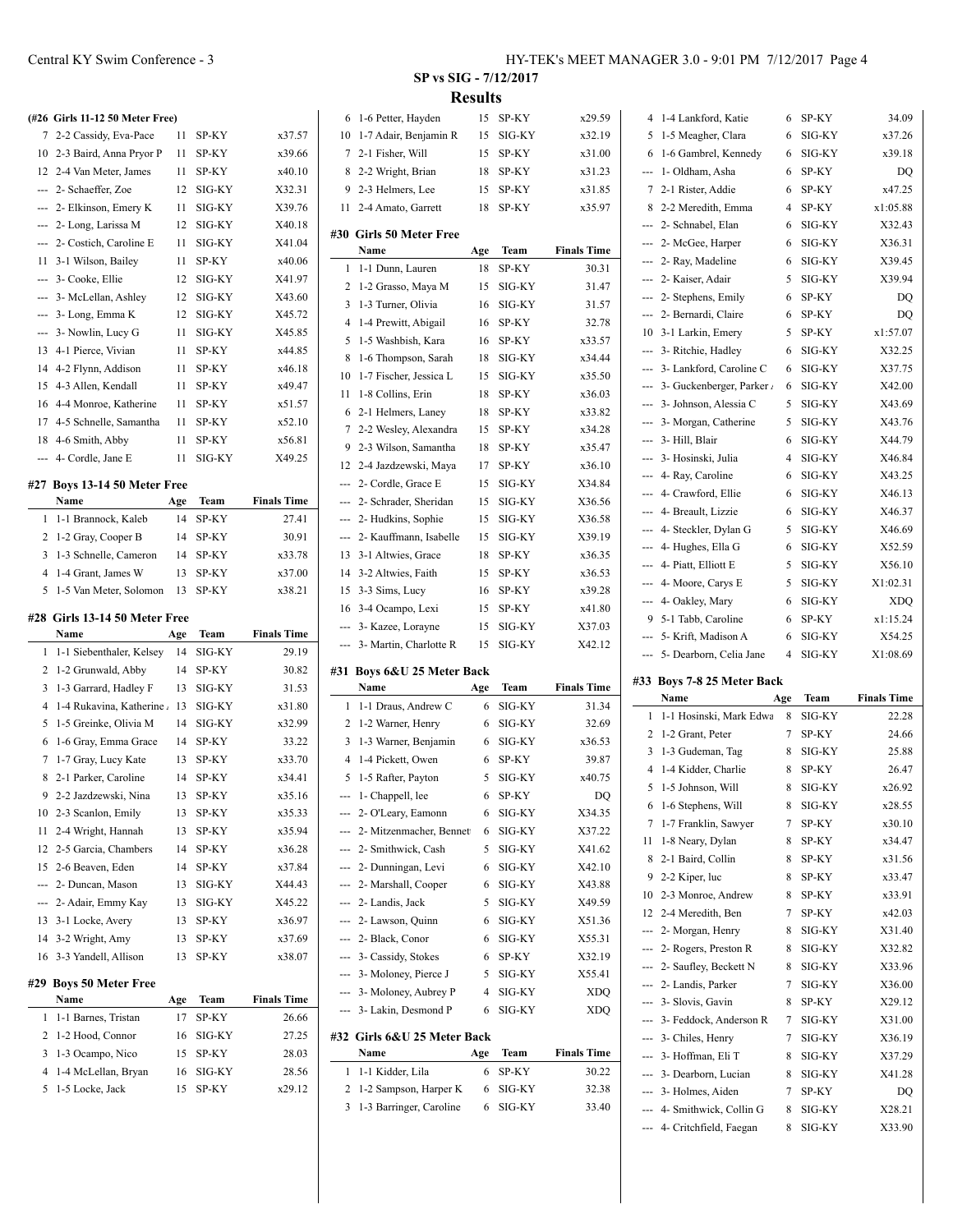|      | (#33 Boys 7-8 25 Meter Back) |          |        |                    |
|------|------------------------------|----------|--------|--------------------|
| ---  | 4- Oakley, Will              | 7        | SIG-KY | X38.94             |
| ---  | 4- Bacon, Graham D           | 7        | SIG-KY | X44.35             |
|      | --- 4- Morgan, Nathan        | 7        | SIG-KY | X46.81             |
|      | --- 4- Wilmes, Thomas        | 7        | SIG-KY | XDQ                |
| ---  | 5- White, Hayden J           | 7        | SIG-KY | X43.44             |
| ---  | 5- Humphress, AJ W           | 7        | SIG-KY | X57.09             |
|      | #34  Girls 7-8 25 Meter Back |          |        |                    |
|      | Name                         | Age      | Team   | <b>Finals Time</b> |
| 1    | 1-1 Stephens, Kensley R      | 8        | SIG-KY | 23.47              |
| 2    | 1-2 Wilkes, Claire A         | 8        | SIG-KY | 23.93              |
| *3   | 1-3 Wright, Leah             | 8        | SP-KY  | 25.81              |
| $*3$ | 1-3 Hopper, Anna Reese       | 7        | SP-KY  | 25.81              |
| 5    | 1-5 Gambrel, Madelyn J       | 8        | SIG-KY | x26.56             |
| 6    | 1-6 Johnson, Seala           | 7        | SIG-KY | x27.39             |
| 7    | 1-7 Cassidy, Emery           | 8        | SP-KY  | x27.46             |
| 9    | 1-8 Barnes, Grayson          | 7        | SP-KY  | x32.22             |
| 8    | 2-1 Carey, Zel               | 7        | SP-KY  | x29.31             |
| 10   | 2-2 Allen, Carly             | 8        | SP-KY  | x32.24             |
| 11   | 2-3 Wright, Kennedy          | 8        | SP-KY  | x32.50             |
| 12   | 2-4 King, Vada               | 8        | SP-KY  | x33.75             |
| ---  | 2- Cornelius, Ryan           | 8        | SIG-KY | X24.69             |
| ---  | 2- Greinke, Ava E            | 7        | SIG-KY | X25.38             |
| ---  | 2- Ragland, Amanda           | 8        | SIG-KY | X27.90             |
| ---  | 2- Barringer, Beezie M       | 8        | SIG-KY | X29.49             |
| 13   | 3-1 Bernardi, Charlotte      | 8        | SP-KY  | x38.19             |
| 14   | 3-2 Sanger, Ainsley          | 7        | SP-KY  | x39.56             |
| 15   | 3-3 Larkin, Elliette         | 7        | SP-KY  | x52.16             |
| ---  | 3- Clements, Stella          | 7        | SIG-KY | X27.03             |
| ---  | 3-Addington, Emily K         | 7        | SIG-KY | X28.41             |
| ---  | 3- Brewer, Hudson            | 8        | SIG-KY | X28.62             |
|      | 3- Allen, Caroline E         | 8        | SIG-KY | X29.31             |
| ---  | 4- Mitzenmacher, Layne l     | 8        | SIG-KY | X29.84             |
| ---  | 4- George, Grace             | 7        | SIG-KY | X30.06             |
| ---  | 4- Adair, Ainsley            | 7        | SIG-KY | X30.50             |
| ---  | 4- Duncan, Miller            | 8        | SIG-KY | X31.22             |
| ---  | 4- Hardt, Maggie             | 8        | SIG-KY | X32.56             |
| ---  | 4- Marshall, Campbell        | 8        | SIG-KY | X32.79             |
| ---  | 4- Warner, Madelynn          | 8        | SIG-KY | X33.41             |
| ---  | 4- Howell, Harper            | 7        | SIG-KY | XDQ                |
|      | 5- Baxter, Callaway          | 8        | SIG-KY | X28.94             |
| ---  | 5- Breault, Chesley          | 8        | SIG-KY | X31.44             |
| ---  | 5- Mannella, Gia             | 7        | SIG-KY | X32.09             |
| ---  | 5- Davis, Zoe                | 7        | SIG-KY | X32.98             |
| ---  | 5- Perkins, Halle            | 7        | SIG-KY | X34.28             |
| ---  | 5- Chiles, Kathryn           | 7        | SIG-KY | X39.35             |
| ---  | 6- Wilkes, Ivy               | 7        | SIG-KY | X33.53             |
| ---  | 6- Morgan, Anneliese         | 8        | SIG-KY | X35.81             |
| ---  | 6- Moore, Wells E            | 7        | SIG-KY | X36.53             |
| ---  | 6- White, Hadley R           | 7        | SIG-KY | X38.59             |
| ---  | 6- Hoffman, Sophie R         | 8        | SIG-KY | X41.13             |
| ---  | 6- Thomas, Alissa            | 8        | SIG-KY | X44.91             |
|      |                              |          |        |                    |
| #35  | Boys 9-10 25 Meter Back      |          |        |                    |
|      | Name                         | Age<br>9 | Team   | <b>Finals Time</b> |
| 1    | 1-1 Johnson, Nick M          |          | SIG-KY | 17.68              |

|          | 2 1-2 Kehrt, Carson L                        | 10      | SIG-KY           | 18.98              | --- 3- Wheeler, Addie<br>9<br>SIG-KY<br>X30.43                          |
|----------|----------------------------------------------|---------|------------------|--------------------|-------------------------------------------------------------------------|
|          | 3 1-3 Liau, Jack                             | 10      | SIG-KY           | x20.68             | 16 4-1 Moore, Naomi<br>10<br>SP-KY<br>x32.28                            |
| 4        | 1-4 O'Donnell, Garrett                       | 9       | SIG-KY           | x21.28             | 18 4-2 Harmon, Kennedy<br>SP-KY<br>x34.75<br>9                          |
| 5        | 1-5 Daniel, Briggs                           | 10      | SP-KY            | 22.12              | 19<br>4-3 Boyd, Eleanor<br>SP-KY<br>x38.43<br>9                         |
| 6        | 1-6 Bobadilla, Tyler                         | 10      | SP-KY            | 24.31              | X29.19<br>4- Davis, Jayda L<br>10<br>SIG-KY<br>---                      |
|          | 7 1-7 Slovis, Riley                          | 9       | SP-KY            | x24.62             | 4- Rafter, Morgan E<br>X29.99<br>9<br>SIG-KY<br>---                     |
| 9        | 1-8 Carey, Will                              | 9       | SP-KY            | x24.78             | 4- Conner, Evelyn M<br>9<br>SIG-KY<br>X35.69<br>---                     |
| 8        | 2-1 Summerlin, Marley                        | 9       | SP-KY            | x24.66             | 4- Lakin, Janie R<br>9<br>SIG-KY<br>X36.06                              |
|          | 10 2-2 Winkler, Luke                         | 9       | SP-KY            | x29.06             | 5- Humphress, Rylie J<br>9<br>SIG-KY<br>X34.40                          |
|          | --- 2- Doolin, Hayes                         | 10      | SIG-KY           | X22.03             |                                                                         |
|          | 2- Ritchie, Greyson M                        | 9       | SIG-KY           | X24.45             | #37 Boys 11-12 50 Meter Back                                            |
| ---      | 2- Draus, Jack M                             | 9       | SIG-KY           | X25.09             | Name<br>Team<br><b>Finals Time</b><br>Age                               |
| ---      | 2- Kelly, Nolan L                            | 10      | SIG-KY           | X25.62             | 1 1-1 Johnson, Jack L<br>SIG-KY<br>12<br>34.25                          |
| 12       | 3-1 Pickett, Jasper                          | 9       | SP-KY            | x32.03             | 1-2 Brannock, Kole<br>SP-KY<br>12<br>34.63<br>2                         |
| 13       | 3-2 Steede, Nicholas                         | 9       | SP-KY            | x32.41             | 1-3 Carey, Ben<br>3<br>11<br>SP-KY<br>38.91                             |
| 14       | 3-3 Bracken, Liam                            | 9       | SP-KY            | x33.81             | 1-4 Miniard, Graham D<br>12<br>SIG-KY<br>39.76<br>4                     |
| ---      | 3- Allen, Carter S                           | 10      | SIG-KY           | X24.50             | 1-5 Miniard, Wyatt T<br>SIG-KY<br>12<br>x39.97<br>5                     |
| ---      | 3- Meagher, Max                              | 9       | SIG-KY           | X25.38             | 1-6 Hightower, Ben<br>12<br>SIG-KY<br>x40.45<br>6                       |
| $\cdots$ | 3- Swayze, Joe R                             | 9       | SIG-KY           | X25.59             | 1-7 Carey, Joseph<br>SP-KY<br>8<br>12<br>x43.40                         |
|          | 3- Feddock, Asher L                          | 9       | SIG-KY           | X26.59             | 10 1-8 Bernard, Jack<br>SP-KY<br>x47.44<br>11                           |
|          | 4- Rogers, Jimmy                             | 10      | SP-KY            | X21.06             | 2-1 Eggleston, Blake<br>SP-KY<br>x42.32<br>7<br>11                      |
|          | --- 4- Wright, Gabriel                       | 9       | SP-KY            | X21.78             | 9<br>2-2 Askren, Walt<br>12<br>SP-KY<br>x45.00                          |
|          | --- 4- Yorba, Grayson                        | 10      | SP-KY            | X22.78             | 2-3 Neary, Evan<br>SP-KY<br>x49.07<br>11<br>11                          |
|          | --- 4- Fullerton, Zachary                    | 10      | SP-KY            | X27.54             | 2- Kehrt, Harrison L<br>SIG-KY<br>X40.40<br>11<br>---                   |
|          | --- 4- Kaiser, Oliver                        | 9       | SIG-KY           | X28.72             | 2- Garrard, Cooper J<br>SIG-KY<br>X41.97<br>11<br>---                   |
|          | --- 4- Tsappis, Lukas A                      | 10      | SIG-KY           | X30.75             | 2- Clements, Sam T<br>11<br>SIG-KY<br>X42.72                            |
|          | 4- McNee, Connor                             | 10      | SIG-KY           | X32.76             | 2- Hightower, Crawford<br>12<br>SIG-KY<br>X45.00<br>---                 |
| 11       | 5-1 Gerke, Thomas                            | 10      | SP-KY            | x30.27             | 12 3-1 Johnston, Jack<br>SP-KY<br>x50.56<br>11                          |
| ---      | 5- Conner, Cooper J                          | 9       | SIG-KY           | X30.47             | 13 3-2 Humphreys, Liam<br>12<br>SP-KY<br>x50.66                         |
| ---      | 5- Hager, Colt W                             | 9       | SIG-KY           | X32.21             | 14 3-3 Yorba, Cian<br>SP-KY<br>x52.91<br>12                             |
| ---      | 5- Dougherty, Hunter                         | 10      | SIG-KY           | X32.94             | 15 3-4 Yorba, Alden<br>SP-KY<br>x53.62<br>12                            |
|          | 5- McGee, Max                                | 9       | SIG-KY           | X34.38             | 3- Swayze, Ben W<br>SIG-KY<br>X40.85<br>12                              |
|          | 5- Thomas, Ethan                             | 10      | SIG-KY           | X35.19             | --- 3- Doolin, Cash<br>SIG-KY<br>X44.65<br>11                           |
|          |                                              |         |                  |                    | 3- Greinke, Eli R<br>SIG-KY<br>X45.63<br>11                             |
|          | #36 Girls 9-10 25 Meter Back                 |         |                  |                    | 3- Felix, Jacob<br>12<br>SIG-KY<br>X46.70<br>---                        |
|          | Name                                         | Age     | Team             | <b>Finals Time</b> | 4-1 Monroe, Samuel<br>12<br>SP-KY<br>x56.94<br>16                       |
|          | 1 1-1 Gabbard, Avery E                       | 10      | SIG-KY           | 21.41              | 4- Grant, Thomas<br>SP-KY<br>X43.44<br>11<br>---                        |
|          | 3 1-2 Holmes, Alexis                         | 10      | SP-KY            | 22.25              | 4- Rafter, Trey M<br>SIG-KY<br>X47.31<br>11                             |
|          | 2 1-3 Rogers, Maggie                         | 10      | SIG-KY           | 22.37              | X49.34<br>--- 4- Vaughn, Henry<br>12 SIG-KY                             |
|          | 4 1-4 Markowitz, Olivia D                    | 9       |                  |                    |                                                                         |
|          |                                              |         | SIG-KY           | x22.66             | 12 SIG-KY<br>X58.03<br>--- 4- Applegate, Reed                           |
|          | 5 1-5 Johnson, Mackenzie (10                 |         | SIG-KY           | x23.48             | --- 4- Fraley, Christian<br>11 SIG-KY<br>X58.42                         |
|          | 7 1-6 Sandoval, Annabelle                    | 10      | SP-KY            | x25.31             | #38 Girls 11-12 50 Meter Back                                           |
|          | 9 1-7 Sanger, Addison                        | 9       | SP-KY            | x25.87             | <b>Finals Time</b><br>Team<br>Name<br>Age                               |
|          | 10 1-8 Yandell, Kate                         | 10      | SP-KY            | x25.91             | 1 1-1 Schaeffer, Zoe<br>12 SIG-KY<br>35.81                              |
|          | 6 2-1 Hopper, Laynie                         | 9       | SP-KY            | 24.50              | 2 1-2 Hightower, Elizabeth 12<br>SIG-KY<br>39.05                        |
| 8        | 2-2 Tipton, Layton                           | 10      | SP-KY            | x25.79             | 1-3 Liau, Lily<br>3<br>12<br>SIG-KY<br>x39.28                           |
|          | 12 2-3 Tabb, Courteny                        | 9       | SP-KY            | x27.06             | 1-4 Rogers, Lucy<br>SP-KY<br>44.31<br>4<br>11                           |
|          | 13 2-4 Carty, Caroline                       | 9       | SP-KY            | x27.25             | 1-5 Cassidy, Eva-Pace<br>SP-KY<br>44.40<br>5<br>11                      |
|          | 17 2-5 Gerke, Mary                           | 9       | SP-KY            | x33.09             | 1-6 Costich, Caroline E<br>SIG-KY<br>x44.76<br>6<br>11                  |
|          | 2- Hosinski, Lillian                         | 10      | SIG-KY           | X19.47             | 1-7 Baird, Anna Pryor P<br>SP-KY<br>x47.22<br>7<br>11                   |
|          | 2- Barlow, Phoebe                            | 9       | SIG-KY           | X26.31             | 1-8 Gray, Sarah Beth<br>SP-KY<br>x47.50<br>8<br>11                      |
| ---      | 2- Hobbs, Whitney A                          | 10      | SIG-KY           | X27.81             | 2-1 Van Meter, James<br>SP-KY<br>x48.97<br>9<br>11                      |
|          | 11 3-1 Hiler, Ellie                          | 9       | SP-KY            | x26.46             | 2- O'Donnell, Caroline E<br>SIG-KY<br>X43.03<br>11<br>---               |
|          | 14 3-2 Needham, Bella                        | 9       | SP-KY            | x28.12             | 2- Elkinson, Emery K<br>SIG-KY<br>X47.01<br>11                          |
|          | 15 3-3 Parker, Mary Beth                     | 9       | SP-KY            | x30.78             | 2- Ingram, Maddox D<br>SIG-KY<br>X48.72<br>11<br>---                    |
|          | 3- Elkinson, Caroline M                      | 9       | SIG-KY           | X27.75             | SIG-KY<br>12<br>X48.76                                                  |
| ---      | 3- Lankford, Carter<br>--- 3- O'Leary, Una A | 9<br>10 | SIG-KY<br>SIG-KY | X28.50<br>X29.08   | 2- Long, Larissa M<br>SP-KY<br>10<br>3-1 Wilson, Bailey<br>x52.19<br>11 |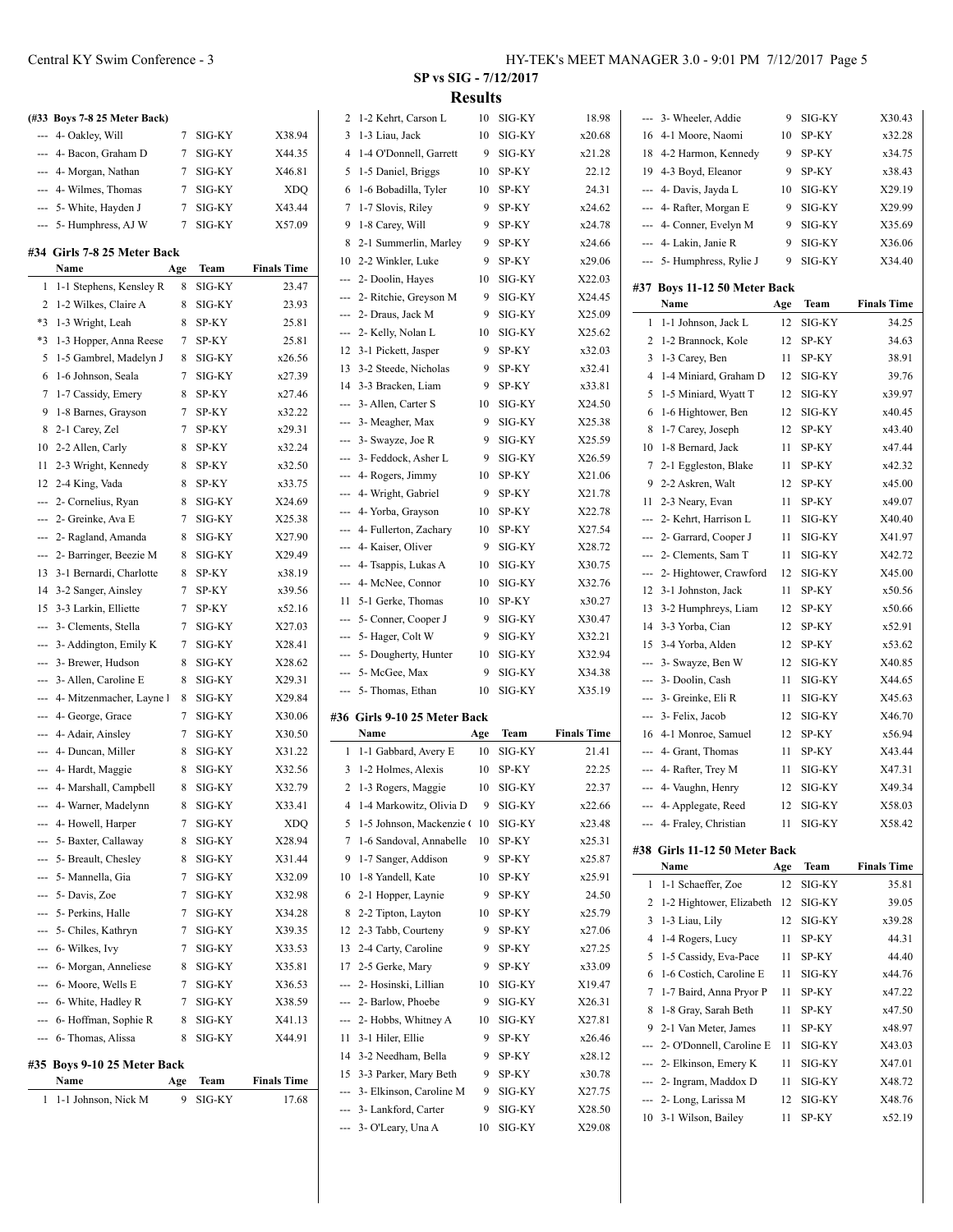| HY-TEK's MEET MANAGER 3.0 - 9:01 PM 7/12/2017 Page 6 |  |  |
|------------------------------------------------------|--|--|
|------------------------------------------------------|--|--|

|         | (#38 Girls 11-12 50 Meter Back)       |     |        |                    |
|---------|---------------------------------------|-----|--------|--------------------|
| 13      | 3-2 Pierce, Vivian                    | 11  | SP-KY  | x59.00             |
| $- - -$ | 3- Cooke, Ellie                       | 12  | SIG-KY | X46.41             |
| ---     | 3- McLellan, Ashley                   | 12  | SIG-KY | X51.57             |
| ---     | 3- Long, Emma K                       | 12  | SIG-KY | X53.68             |
| ---     | 3- Cordle, Jane E                     | 11  | SIG-KY | X57.88             |
| 11      | 4-1 Smith, Abby                       | 11  | SP-KY  | x56.56             |
| 12      | 4-2 Flynn, Addison                    | 11  | SP-KY  | x58.91             |
| 14      | 4-3 Schnelle, Samantha                | 11  | SP-KY  | x1:00.25           |
| 15      | 4-4 Monroe, Katherine                 | 11  | SP-KY  | x1:04.63           |
| 16      | 4-5 Allen, Kendall                    | 11  | SP-KY  | x1:07.63           |
| 17      | 4-6 Rogers, Abby                      | 11  | SP-KY  | x1:16.56           |
| ---     | 4- Nowlin, Lucy G                     | 11  | SIG-KY | X57.97             |
|         | #39 Boys 13-14 50 Meter Back          |     |        |                    |
|         | Name                                  | Age | Team   | <b>Finals Time</b> |
| 1       | 1-1 Brannock, Kaleb                   | 14  | SP-KY  | 31.68              |
| 2       | 1-2 Schnelle, Cameron                 | 14  | SP-KY  | 46.43              |
| 3       | 1-3 Van Meter, Solomon                | 13  | SP-KY  | x46.56             |
| 4       | 1-4 Grant, James W                    | 13  | SP-KY  | x47.44             |
| ---     | 1- Gray, Cooper B                     | 14  | SP-KY  | X37.71             |
|         |                                       |     |        |                    |
|         | #40 Girls 13-14 50 Meter Back<br>Name | Age | Team   | <b>Finals Time</b> |
| 1       | 1-1 Siebenthaler, Kelsey              | 14  | SIG-KY | 34.75              |
| 2       | 1-2 Grunwald, Abby                    | 14  | SP-KY  | 35.93              |
| 3       | 1-3 Gray, Emma Grace                  | 14  | SP-KY  | 37.50              |
| 4       | 1-4 Garrard, Hadley F                 | 13  | SIG-KY | 38.19              |
| 5       | 1-5 Gray, Lucy Kate                   | 13  | SP-KY  | x39.87             |
| 6       | 1-6 Greinke, Olivia M                 | 14  | SIG-KY | x41.09             |
| 9       | 1-7 Locke, Avery                      | 13  | SP-KY  | x45.43             |
| 14      | 1-8 Duncan, Mason                     | 13  | SIG-KY | x55.01             |
| 7       | 2-1 Wright, Amy                       | 13  | SP-KY  | x43.16             |
| 8       | 2-2 Parker, Caroline                  | 14  | SP-KY  | x43.97             |
| 10      | 2-3 Wright, Hannah                    | 13  | SP-KY  | x46.25             |
| 11      | 2-4 Jazdzewski, Nina                  | 13  | SP-KY  | x47.34             |
| ---     | 2- Rukavina, Katherine A              | 13  | SIG-KY | X38.59             |
| ---     | 2- Adair, Emmy Kay                    | 13  | SIG-KY | X58.38             |
| 12      | 3-1 Beaven, Summer                    | 14  | SP-KY  | x48.44             |
| 13      | 3-2 Yandell, Allison                  | 13  | SP-KY  | x52.66             |
|         | 3- Scanlon, Emily                     | 13  | SP-KY  | X45.97             |
|         |                                       |     |        |                    |
| #41     | <b>Boys 50 Meter Back</b>             |     |        |                    |
|         | Name                                  | Age | Team   | <b>Finals Time</b> |
| 1       | 1-1 Hood, Connor                      | 16  | SIG-KY | 32.16              |
| 2       | 1-2 McLellan, Bryan                   | 16  | SIG-KY | 33.55              |
| 3       | 1-3 Ocampo, Nico                      | 15  | SP-KY  | 34.06              |
| 4       | 1-4 Locke, Jack                       | 15  | SP-KY  | 34.22              |
| 5       | 1-5 Wright, Brian                     | 18  | SP-KY  | x36.96             |
| 7       | 1-6 Fisher, Will                      | 15  | SP-KY  | x38.31             |
| 9       | 1-7 Adair, Benjamin R                 | 15  | SIG-KY | x45.31             |
| 10      | 1-8 Grasso, Demetrius N               | 17  | SIG-KY | x53.33             |
| 6       | 2-1 Thomason, Connor                  | 17  | SP-KY  | x37.41             |
| 8       | 2-2 Helmers, Lee                      | 15  | SP-KY  | x40.50             |
| ---     | 2- Petter, Hayden                     | 15  | SP-KY  | X37.18             |

|                | #42 Girls 50 Meter Back                     |        |                 |                    |
|----------------|---------------------------------------------|--------|-----------------|--------------------|
|                | Name                                        | Age    | Team            | <b>Finals Time</b> |
| 3              | 1-1 Turner, Olivia                          | 16     | SIG-KY          | 34.88              |
| 1              | 1-2 Washbish, Kara                          | 16     | SP-KY           | 37.00              |
| $\overline{4}$ | 1-3 Thompson, Sarah                         | 18     | SIG-KY          | 38.22              |
| 5              | 1-4 Wesley, Alexandra                       | 15     | SP-KY           | x38.97             |
| 6              | 1-5 Collins, Erin                           | 18     | SP-KY           | x41.75             |
| 7              | 1-6 Cordle, Grace E                         | 15     | SIG-KY          | x42.55             |
| 8              | 1-7 Hudkins, Sophie                         | 15     | SIG-KY          | x43.41             |
| 2              | 1-8 Altwies, Faith                          | 15     | SP-KY           | 43.82              |
| 8              | 2-1 Sims, Lucy                              | 16     | SP-KY           | x43.54             |
| 9              | 2-2 Altwies, Grace                          | 18     | SP-KY           | x43.62             |
| 11             | 2-3 Helmers, Laney                          | 18     | SP-KY           | x44.22             |
| 12             | 2-4 Wilson, Samantha                        | 18     | SP-KY           | x46.47             |
| 13             | 2-5 Jazdzewski, Maya                        | 17     | SP-KY           | x46.82             |
| ---            | 2- Grasso, Maya M                           | 15     | SIG-KY          | X43.13             |
| ---            | 2- Schrader, Sheridan                       | 15     | SIG-KY          | X43.57             |
| ---            | 2- Kazee, Lorayne                           | 15     | SIG-KY          | X45.62             |
|                | #43 Boys 8&U 25 Meter Fly<br>Name           | Age    | Team            | <b>Finals Time</b> |
| 1              | 1-1 Hosinski, Mark Edwa                     | 8      | SIG-KY          | 19.17              |
| 2              | 1-2 Slovis, Gavin                           | 8      | SP-KY           | 26.75              |
| 3              | 1-3 Stephens, Will                          | 8      | SIG-KY          | 29.09              |
| $\overline{4}$ | 1-4 Kidder, Charlie                         | 8      | SP-KY           | 30.65              |
| 5              | 1-5 Monroe, Andrew                          | 8      | SP-KY           | x31.88             |
| 6              | 1-6 Johnson, Will                           | 8      | SIG-KY          | x33.34             |
|                |                                             |        |                 | x36.47             |
| 8<br>7         | 1-7 Draus, Andrew C<br>2-1 Franklin, Sawyer | 6<br>7 | SIG-KY<br>SP-KY | x35.29             |
| 9              |                                             | 8      | SP-KY           | x37.33             |
| 10             | 2-2 Kiper, luc<br>2-3 Cassidy, Stokes       | 6      | SP-KY           | x41.16             |
| 11             | 2-4 Holmes, Aiden                           | 7      | SP-KY           | x45.28             |
| ---            | 2- Grant, Peter                             | 7      | SP-KY           | X27.78             |
| ---            | 2- Landis, Parker                           | 7      | SIG-KY          | X29.38             |
| ---            | 2- Neary, Dylan                             | 8      | SP-KY           | X37.57             |
|                |                                             |        |                 |                    |
|                | #44 Girls 8&U 25 Meter Fly<br>Name          | Age    | Team            | <b>Finals Time</b> |
| 1              | 1-1 Stephens, Kensley R                     | 8      | SIG-KY          | 19.24              |
| 2              | 1-2 Cornelius, Ryan                         | 8      | SIG-KY          | 23.03              |
| 3              | 1-3 Wright, Leah                            | 8      | SP-KY           |                    |
| 4              | 1-4 Greinke, Ava E                          | 7      | SIG-KY          | 23.08<br>x25.31    |
| 5              | 1-5 Wilkes, Claire A                        | 8      | SIG-KY          | x26.55             |
|                | 1-6 Cassidy, Emery                          |        |                 | 28.35              |
| 6              | 1-7 King, Vada                              | 8<br>8 | SP-KY           | x32.65             |
| 7              | 1-8 Barnes, Grayson                         |        | SP-KY           | x35.71             |
| 8              | 2- Duncan, Miller                           | 7      | SP-KY           |                    |
| ---            |                                             | 8      | SIG-KY          | X25.87             |
| ---            | 2- Johnson, Seala                           | 7      | SIG-KY          | X28.56             |
|                | --- 2- Mitzenmacher, Layne l                | 8      | SIG-KY          | X29.65             |
|                | --- 2- Barringer, Beezie M                  | 8      | SIG-KY          | X31.22             |
| ---            | 2- Kidder, Lila                             | 6      | SP-KY           | X31.90             |
| ---            | 2- Lankford, Katie                          | 6      | SP-KY           | DQ                 |
| ---            | 2- Carey, Zel                               | 7      | SP-KY           | DQ                 |
| ---            | 3- Gambrel, Madelyn J                       | 8      | SIG-KY          | X23.03             |
|                | --- 3- Brewer, Hudson                       | 8      | SIG-KY          | X30.61             |
|                | --- 3- Hill, Maggie L                       | 7      | SIG-KY          | X31.90             |
| ---            | 3- Ragland, Amanda                          | 8      | SIG-KY          | X31.97             |

|                                                                                                                                                                                                                                                                                                                                                                                                                                                                            | 3- Chiles, Kathryn                           | 7        | SIG-KY         | XDQ                |
|----------------------------------------------------------------------------------------------------------------------------------------------------------------------------------------------------------------------------------------------------------------------------------------------------------------------------------------------------------------------------------------------------------------------------------------------------------------------------|----------------------------------------------|----------|----------------|--------------------|
|                                                                                                                                                                                                                                                                                                                                                                                                                                                                            | #45 Boys 9-10 25 Meter Fly                   |          |                |                    |
|                                                                                                                                                                                                                                                                                                                                                                                                                                                                            | Name                                         | Age      | Team           | <b>Finals Time</b> |
| 1                                                                                                                                                                                                                                                                                                                                                                                                                                                                          | 1-1 Johnson, Nick M                          | 9        | SIG-KY         | 17.13              |
| 2                                                                                                                                                                                                                                                                                                                                                                                                                                                                          | 1-2 Liau, Jack                               | 10       | SIG-KY         | 17.77              |
| 3                                                                                                                                                                                                                                                                                                                                                                                                                                                                          | 1-3 Bobadilla, Tyler                         | 10       | SP-KY          | 19.11              |
| 4                                                                                                                                                                                                                                                                                                                                                                                                                                                                          | 1-4 Kehrt, Carson L                          | 10       | SIG-KY         | x19.69             |
| 5                                                                                                                                                                                                                                                                                                                                                                                                                                                                          | 1-5 Rogers, Jimmy                            | 10       | SP-KY          | 19.84              |
| 6                                                                                                                                                                                                                                                                                                                                                                                                                                                                          | 1-6 Fullerton, Zachary                       | 10       | SP-KY          | x20.10             |
| 7                                                                                                                                                                                                                                                                                                                                                                                                                                                                          | 1-7 O'Donnell, Garrett                       | 9        | SIG-KY         | x20.59             |
| 8                                                                                                                                                                                                                                                                                                                                                                                                                                                                          | 1-8 Yorba, Grayson                           | 10       | SP-KY          | x21.13             |
| 9                                                                                                                                                                                                                                                                                                                                                                                                                                                                          | 2-1 Wright, Gabriel                          | 9        | SP-KY          | x21.29             |
| 10                                                                                                                                                                                                                                                                                                                                                                                                                                                                         | 2-2 Slovis, Riley                            | 9        | SP-KY          | x21.56             |
| 11                                                                                                                                                                                                                                                                                                                                                                                                                                                                         | 2-3 Summerlin, Marley                        | 9        | SP-KY          | x23.60             |
| ---                                                                                                                                                                                                                                                                                                                                                                                                                                                                        | 2- Doolin, Hayes                             | 10       | SIG-KY         | X18.93             |
| ---                                                                                                                                                                                                                                                                                                                                                                                                                                                                        | 2- Kelly, Nolan L                            | 10       | SIG-KY         | X21.13             |
| ---                                                                                                                                                                                                                                                                                                                                                                                                                                                                        | 2- Ritchie, Greyson M                        | 9        | SIG-KY         | X23.39             |
| $\frac{1}{2} \left( \frac{1}{2} \right) \left( \frac{1}{2} \right) \left( \frac{1}{2} \right) \left( \frac{1}{2} \right) \left( \frac{1}{2} \right) \left( \frac{1}{2} \right) \left( \frac{1}{2} \right) \left( \frac{1}{2} \right) \left( \frac{1}{2} \right) \left( \frac{1}{2} \right) \left( \frac{1}{2} \right) \left( \frac{1}{2} \right) \left( \frac{1}{2} \right) \left( \frac{1}{2} \right) \left( \frac{1}{2} \right) \left( \frac{1}{2} \right) \left( \frac$ | 2- Draus, Jack M                             | 9        | SIG-KY         | X23.43             |
| 12                                                                                                                                                                                                                                                                                                                                                                                                                                                                         | 3-1 Steede, Nicholas                         | 9        | SP-KY          | x30.19             |
| 13                                                                                                                                                                                                                                                                                                                                                                                                                                                                         | 3-2 King, Miles                              | 9        | SP-KY          | x31.05             |
| $ -$                                                                                                                                                                                                                                                                                                                                                                                                                                                                       | 3- Meagher, Max                              | 9        | SIG-KY         | X21.34             |
| ---                                                                                                                                                                                                                                                                                                                                                                                                                                                                        | 3- Swayze, Joe R                             | 9        | SIG-KY         | X24.03             |
| ---                                                                                                                                                                                                                                                                                                                                                                                                                                                                        | 3- Allen, Carter S                           | 10       | SIG-KY         | X26.09             |
| ---                                                                                                                                                                                                                                                                                                                                                                                                                                                                        | 3- Feddock, Asher L                          | 9        | SIG-KY         | X26.23             |
| 14                                                                                                                                                                                                                                                                                                                                                                                                                                                                         | 4-1 Winkler, Luke                            | 9        | SP-KY          | x34.86             |
| ---                                                                                                                                                                                                                                                                                                                                                                                                                                                                        | 4- Kaiser, Oliver                            | 9        | SIG-KY         | X28.60             |
| ---                                                                                                                                                                                                                                                                                                                                                                                                                                                                        | 4- Dougherty, Hunter                         | 10       | SIG-KY         | X34.55             |
| ---                                                                                                                                                                                                                                                                                                                                                                                                                                                                        | 4- Pickett, Jasper                           | 9        | SP-KY          | DQ                 |
|                                                                                                                                                                                                                                                                                                                                                                                                                                                                            |                                              |          |                |                    |
|                                                                                                                                                                                                                                                                                                                                                                                                                                                                            | #46 Girls 9-10 25 Meter Fly                  |          |                |                    |
|                                                                                                                                                                                                                                                                                                                                                                                                                                                                            | Name                                         | Age      | Team           | <b>Finals Time</b> |
| 2                                                                                                                                                                                                                                                                                                                                                                                                                                                                          | 1-1 Gabbard, Avery E                         | 10       | SIG-KY         | 17.69              |
| 1                                                                                                                                                                                                                                                                                                                                                                                                                                                                          | 1-2 Hosinski, Lillian                        | 10       | SIG-KY         | 17.91              |
| 3                                                                                                                                                                                                                                                                                                                                                                                                                                                                          | 1-3 Markowitz, Olivia D                      | 9        | SIG-KY         | x18.69             |
| 4                                                                                                                                                                                                                                                                                                                                                                                                                                                                          | 1-4 Holmes, Alexis                           | 10       | SP-KY          | 19.82              |
| 5                                                                                                                                                                                                                                                                                                                                                                                                                                                                          | 1-5 Rogers, Maggie                           | 10       | SIG-KY         | x22.73             |
| 6                                                                                                                                                                                                                                                                                                                                                                                                                                                                          | 1-6 Yandell, Kate                            | 10       | SP-KY          | 23.00              |
| 7                                                                                                                                                                                                                                                                                                                                                                                                                                                                          | 1-7 Tipton, Layton                           | 10       | SP-KY          | x23.96             |
| 8                                                                                                                                                                                                                                                                                                                                                                                                                                                                          | 1-8 Hiler, Ellie                             | 9        | SP-KY          | x26.25             |
| 9                                                                                                                                                                                                                                                                                                                                                                                                                                                                          | 2-1 Needham, Bella                           | 9        | SP-KY          | x28.12             |
| 10                                                                                                                                                                                                                                                                                                                                                                                                                                                                         | 2-2 Carty, Caroline                          | 9        | SP-KY          | x28.38             |
| 12                                                                                                                                                                                                                                                                                                                                                                                                                                                                         | 2-3 Parker, Mary Beth                        | 9        | SP-KY          | x30.32             |
| ---                                                                                                                                                                                                                                                                                                                                                                                                                                                                        | 2- Johnson, Mackenzie G                      | 10       | SIG-KY         | X24.25             |
|                                                                                                                                                                                                                                                                                                                                                                                                                                                                            | --- 2- Barlow, Phoebe                        | 9        | SIG-KY         | X26.78             |
|                                                                                                                                                                                                                                                                                                                                                                                                                                                                            | --- 2- O'Leary, Una A                        | 10       | SIG-KY         | X28.46             |
| ---                                                                                                                                                                                                                                                                                                                                                                                                                                                                        | 2- Moore, Naomi                              | 10       | SP-KY          | DQ                 |
| 11                                                                                                                                                                                                                                                                                                                                                                                                                                                                         | 3-1 Tabb, Courteny                           | 9        | SP-KY          | x29.32             |
| 13                                                                                                                                                                                                                                                                                                                                                                                                                                                                         | 3-2 Harmon, Kennedy                          | 9        | SP-KY          | x31.84             |
|                                                                                                                                                                                                                                                                                                                                                                                                                                                                            | 3- Wheeler, Addie                            | 9        | SIG-KY         | X27.59             |
| ---                                                                                                                                                                                                                                                                                                                                                                                                                                                                        | 3- Lankford, Carter                          | 9        | SIG-KY         | X27.84             |
| ---                                                                                                                                                                                                                                                                                                                                                                                                                                                                        | 3- Rafter, Morgan E                          | 9        | SIG-KY         | X29.15             |
| ---                                                                                                                                                                                                                                                                                                                                                                                                                                                                        | 3- Elkinson, Caroline M                      | 9        | SIG-KY         | X32.77             |
| ---                                                                                                                                                                                                                                                                                                                                                                                                                                                                        | 3- Sanger, Addison                           | 9        | SP-KY          | DQ                 |
|                                                                                                                                                                                                                                                                                                                                                                                                                                                                            | --- 4- Hopper, Laynie                        | 9        | SP-KY          | X26.77             |
|                                                                                                                                                                                                                                                                                                                                                                                                                                                                            | 4- Sandoval, Annabelle<br>4- Sara, Stephanie | 10<br>10 | SP-KY<br>SP-KY | X32.87<br>DQ       |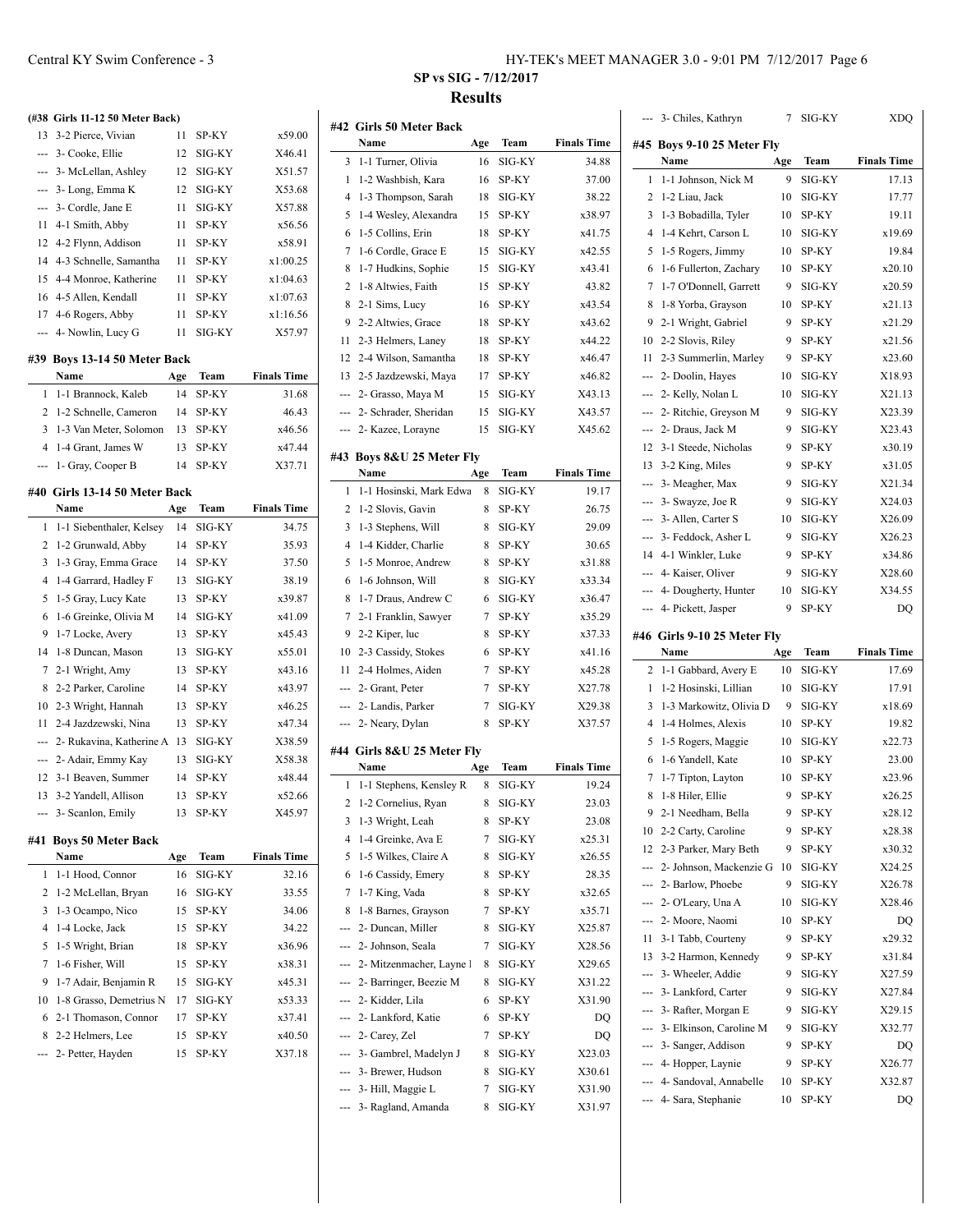|                | #47 Boys 11-12 50 Meter Fly               |     |        |                    |
|----------------|-------------------------------------------|-----|--------|--------------------|
|                | Name                                      | Age | Team   | <b>Finals Time</b> |
| 1              | 1-1 Johnson, Jack L                       | 12  | SIG-KY | 32.03              |
| 2              | 1-2 Brannock, Kole                        | 12  | SP-KY  | 32.73              |
| 3              | 1-3 Kehrt, Harrison L                     | 11  | SIG-KY | 35.08              |
| 4              | 1-4 Hightower, Ben                        | 12  | SIG-KY | x37.37             |
| 5              | 1-5 Miniard, Wyatt T                      | 12  | SIG-KY | x37.47             |
| 6              | 1-6 Grant, Thomas                         | 11  | SP-KY  | 39.56              |
| 7              | 1-7 Carey, Ben                            | 11  | SP-KY  | x40.07             |
| 8              | 1-8 Kiper, ben                            | 12  | SP-KY  | x40.66             |
| 9              | 2-1 Askren. Walt                          | 12  | SP-KY  | x41.99             |
| 10             | 2-2 Eggleston, Blake                      | 11  | SP-KY  | x44.16             |
| 11             | 2-3 Carey, Joseph                         | 12  | SP-KY  | x44.84             |
| 15             | 2-4 Neary, Evan                           | 11  | SP-KY  | x55.82             |
| ---            | 2- Miniard, Graham D                      | 12  | SIG-KY | X36.38             |
| ---            | 2- Hightower, Crawford                    | 12  | SIG-KY | X39.67             |
| ---            | 2- Clements, Sam T                        | 11  | SIG-KY | X41.50             |
| $\overline{a}$ | 2- Garrard, Cooper J                      | 11  | SIG-KY | X45.56             |
| 12             | 3-1 Yorba, Alden                          | 12  | SP-KY  | x50.94             |
| 13             | 3-2 Yorba, Cian                           | 12  | SP-KY  | x51.59             |
| 14             | 3-3 Humphreys, Liam                       | 12  | SP-KY  | x54.09             |
| ---            | 3- Swayze, Ben W                          | 12  | SIG-KY | X45.79             |
| ---            | 3- Greinke, Eli R                         | 11  | SIG-KY | X45.97             |
| 16             | 4-1 Johnston, Jack                        | 11  | SP-KY  | x1:01.81           |
| ---            | 4- Doolin, Cash                           | 11  | SIG-KY | X46.38             |
|                |                                           |     |        |                    |
|                | #48 Girls 11-12 50 Meter Fly              |     |        |                    |
|                | Name                                      | Age | Team   | <b>Finals Time</b> |
| 1              | 1-1 Schaeffer, Zoe                        | 12  | SIG-KY | 32.34              |
|                |                                           |     |        |                    |
| 2              | 1-2 Liau, Lily                            | 12  | SIG-KY | 37.81              |
| 3              | 1-3 O'Donnell, Caroline I                 | 11  | SIG-KY | x39.81             |
| 4              | 1-4 Daniel, Hutton                        | 11  | SP-KY  | 42.66              |
| 5              | 1-5 Rogers, Lucy                          | 11  | SP-KY  | 43.97              |
| 6              | 1-6 Elkinson, Emery K                     | 11  | SIG-KY | x44.41             |
| 7              | 1-7 Baird, Anna Pryor P                   | 11  | SP-KY  | x44.97             |
| 11             | 2-1 Van Meter, James                      | 11  | SP-KY  | x53.75             |
| ---            | 2- Hightower, Elizabeth                   | 12  | SIG-KY | X39.16             |
| ---            | 2- Long, Larissa M                        | 12  | SIG-KY | X49.46             |
| ---            | 2- Ingram, Maddox D                       | 11  | SIG-KY | X51.50             |
| ---            | 2- Long, Emma K                           | 12  | SIG-KY | X57.03             |
| 8              | 3-1 Cassidy, Eva-Pace                     | 11  | SP-KY  | x49.23             |
| 9              | 3-2 Wilson, Bailey                        | 11  | SP-KY  | x50.44             |
| 10             | 3-3 Smith, Abby                           | 11  | SP-KY  | x53.16             |
| 12             | 3-4 Gray, Sarah Beth                      | 11  | SP-KY  | x54.03             |
| 13             | 3-5 Flynn, Addison                        | 11  | SP-KY  | x58.78             |
| 14             | 3-6 Pierce, Vivian                        | 11  | SP-KY  | x1:00.88           |
| 15             | 4-1 Allen, Kendall                        | 11  | SP-KY  | x1:05.52           |
| 16             | 4-2 Monroe, Katherine                     | 11  | SP-KY  | x1:09.18           |
| 17             | 4-3 Rogers, Abby                          | 11  | SP-KY  | x1:11.53           |
| #49            |                                           |     |        |                    |
|                | <b>Boys 13-14 50 Meter Fly</b><br>Name    | Age | Team   | <b>Finals Time</b> |
| 1              |                                           | 14  | SP-KY  | 30.98              |
| 2              | 1-1 Brannock, Kaleb<br>1-2 Gray, Cooper B | 14  | SP-KY  | 34.90              |
| 3              | 1-3 Schnelle, Cameron                     | 14  | SP-KY  | x43.04             |
| 4              | 1-4 Grant, James W                        | 13  | SP-KY  | x45.63             |

|          | #50 Girls 13-14 50 Meter Fly              |        |                |                    |
|----------|-------------------------------------------|--------|----------------|--------------------|
|          | Name                                      | Age    | Team           | <b>Finals Time</b> |
| 1        | 1-1 Grunwald, Abby                        | 14     | SP-KY          | 33.63              |
| 2        | 1-2 Siebenthaler, Kelsey                  | 14     | SIG-KY         | 33.96              |
| 3        | 1-3 Rukavina, Katherine                   | 13     | SIG-KY         | 34.17              |
| 5        | 1-4 Parker, Caroline                      | 14     | SP-KY          | x38.00             |
| 6        | 1-5 Gray, Emma Grace                      | 14     | SP-KY          | x38.81             |
| ---      | 1- Garrard, Hadley F                      | 13     | SIG-KY         | X35.25             |
| ---      | 1- Greinke, Olivia M                      | 14     | SIG-KY         | X38.16             |
| 4        | 2-1 Jazdzewski, Nina                      | 13     | SP-KY          | 37.25              |
| 7        | 2-2 Garcia, Chambers                      | 14     | SP-KY          | x39.88             |
| 8        | 2-3 Gray, Lucy Kate                       | 13     | SP-KY          | x39.91             |
| 9        | 2-4 Wright, Amy                           | 13     | SP-KY          | x46.31             |
| #51      | <b>Boys 50 Meter Fly</b>                  |        |                |                    |
|          | Name                                      | Age    | Team           | <b>Finals Time</b> |
| 1        | 1-1 Barnes, Tristan                       | 17     | SP-KY          | 29.00              |
| 2        | 1-2 Hood, Connor                          | 16     | SIG-KY         | 29.56              |
| 3        | 1-3 Locke, Jack                           | 15     | SP-KY          | 32.25              |
| 4        | 1-4 Scanlon, Scott                        | 16     | SP-KY          | x32.48             |
| 7        | 1-5 Petter, Hayden                        | 15     | SP-KY          | x37.79             |
| 4        | 2-1 Ocampo, Nico                          | 15     | SP-KY          | x32.48             |
| 6        | 2-2 Fisher, Will                          | 15     | SP-KY          | x33.56             |
|          | #52 Girls 50 Meter Fly                    |        |                |                    |
|          | Name                                      | Age    | Team           | <b>Finals Time</b> |
| 1        | 1-1 Dunn, Lauren                          | 18     | SP-KY          | 33.79              |
| 2        | 1-2 Washbish, Kara                        | 16     | SP-KY          | 34.81              |
| 3        | 1-3 Prewitt, Abigail                      | 16     | SP-KY          | x36.93             |
| 4        | 1-4 Fischer, Jessica L                    | 15     | SIG-KY         | 38.37              |
| 6        | 1-5 Grasso, Maya M                        | 15     | SIG-KY         | 39.64              |
| 8        | 1-6 Thompson, Sarah                       | 18     | SIG-KY         | x40.63             |
| 9        | 1-7 Collins, Erin                         | 18     | SP-KY          | x41.03             |
| 5        | 2-1 Wesley, Alexandra                     | 15     | SP-KY          | x38.41             |
| 7        | 2-2 Wilson, Samantha                      | 18     | SP-KY          | x40.47             |
| 10       | 2-3 Helmers, Laney                        | 18     | SP-KY          | x43.44             |
| 11       | 2-4 Altwies, Faith                        | 15     | SP-KY          | x45.97             |
|          | #53 Boys 8&U 25 Meter Breast              |        |                |                    |
|          | Name                                      | Age    | Team           | <b>Finals Time</b> |
| 1        | 1-1 Slovis, Gavin                         | 8      | SP-KY          | 28.37              |
| 2        | 1-2 Saufley, Beckett N                    | 8      | SIG-KY         | 28.75              |
| 3        | 1-3 Grant, Peter                          | 7      | SP-KY          | 29.06              |
| 4        | 1-4 Landis, Parker                        | 7      | SIG-KY         | 29.80              |
| 5        | 1-5 Johnson, Will                         | 8      | SIG-KY         | x31.09             |
| 6        | 1-6 Neary, Dylan                          | 8      | SP-KY          | x31.19             |
| ---      | 1- Baird, Collin                          | 8      | SP-KY          | DQ                 |
| ---      | 1- Gudeman, Tag                           | 8      | SIG-KY         | DQ                 |
| 8        | 2-1 Kiper, luc                            | 8      | SP-KY          | x37.62             |
| 9        | 2-2 Holmes, Aiden                         | 7      | SP-KY          | x41.06             |
| ---      | 2- Hosinski, Mark Edwar                   | 8      | SIG-KY         | X27.72             |
|          | --- 2- Stephens, Will                     | 8      | SIG-KY         | X31.28             |
|          | --- 2- de Castro, Max                     | 8      | SIG-KY         | X38.09             |
| ---      | 2- Critchfield, Faegan                    | 8      | SIG-KY         | X39.69             |
| ---<br>7 | 2- Cassidy, Stokes<br>3-1 Kidder, Charlie | 6<br>8 | SP-KY          | DQ                 |
| 10       | 3-2 Monroe, Andrew                        | 8      | SP-KY<br>SP-KY | x36.38<br>x42.88   |
| ---      | 3- Wallingford, Lincoln                   | 7      | SP-KY          | DQ                 |
|          |                                           |        |                |                    |

| #54            | Girls 8&U 25 Meter Breast              |     |        |                    |
|----------------|----------------------------------------|-----|--------|--------------------|
|                | Name                                   | Age | Team   | <b>Finals Time</b> |
| 1              | 1-1 Greinke, Ava E                     | 7   | SIG-KY | 26.19              |
| 2              | 1-2 Mitzenmacher, Layne                | 8   | SIG-KY | 28.09              |
| $*3$           | 1-3 Gambrel, Madelyn J                 | 8   | SIG-KY | x28.37             |
| *3             | 1-3 Allen, Carly                       | 8   | SP-KY  | 28.37              |
| 5              | 1-5 Kidder, Lila                       | 6   | SP-KY  | 30.31              |
| 6              | 1-6 Barringer, Beezie M                | 8   | SIG-KY | x31.16             |
| 7              | 1-7 Hopper, Anna Reese                 | 7   | SP-KY  | x35.72             |
| ---            | 1- Sanger, Ainsley                     | 7   | SP-KY  | DQ                 |
| 8              | 2-1 Lankford, Katie                    | 6   | SP-KY  | x54.53             |
| ---            | 2- Hardt, Maggie                       | 8   | SIG-KY | X29.28             |
| ---            | 2- Wilkes, Claire A                    | 8   | SIG-KY | X30.55             |
| ---            | 2- Johnson, Seala                      | 7   | SIG-KY | X30.69             |
| $\overline{a}$ | 2- Cassidy, Emery                      | 8   | SP-KY  | X35.07             |
| $\overline{a}$ | 2- Wright, Leah                        | 8   | SP-KY  | X35.07             |
| ---            | 2- Bernardi, Charlotte                 | 8   | SP-KY  | DO                 |
| $\overline{a}$ | 2- Stephens, Kensley R                 | 8   | SIG-KY | XDQ                |
|                | 3- Warner, Madelynn                    | 8   | SIG-KY | X31.09             |
|                | 3- Cornelius, Ryan                     | 8   | SIG-KY | X32.13             |
| ---            | 3- Breault, Chesley                    | 8   | SIG-KY | X33.31             |
| ---            | 3- Clements, Stella                    | 7   | SIG-KY | X33.78             |
| $\overline{a}$ | 3- Addington, Emily K                  | 7   | SIG-KY | X34.37             |
| $\overline{a}$ | 3- Carey, Zel                          | 7   | SP-KY  | X36.19             |
| ---            | 3- Ragland, Amanda                     | 8   | SIG-KY | X36.75             |
| ---            | 3- King, Vada                          | 8   | SP-KY  | X41.77             |
| $\overline{a}$ | 4- Duncan, Miller                      | 8   | SIG-KY | X34.62             |
| $\overline{a}$ |                                        | 7   | SIG-KY | X34.91             |
|                | 4- Hill, Maggie L<br>4- Brewer, Hudson | 8   | SIG-KY |                    |
| ---            |                                        |     |        | X35.47             |
|                |                                        |     |        |                    |
| ---            | 4- Chiles, Kathryn                     | 7   | SIG-KY | XDQ                |
| ---            | 4- Hoffman, Sophie R                   | 8   | SIG-KY | XDQ                |
| #55            | <b>Boys 9-10 25 Meter Breast</b>       |     |        |                    |
|                | Name                                   | Age | Team   | <b>Finals Time</b> |
| 1              | 1-1 Meagher, Max                       | 9   | SIG-KY | 21.56              |
| 2              | 1-2 Doolin, Hayes                      | 10  | SIG-KY | 22.42              |
| 3              | 1-3 Rogers, Jimmy                      | 10  | SP-KY  | 23.22              |
| 4              | 1-4 Slovis, Riley                      | 9   | SP-KY  | 23.82              |
| 5              | 1-5 Kelly, Nolan L                     | 10  | SIG-KY | x24.51             |
| 6              | 1-6 O'Donnell, Garrett                 | 9   | SIG-KY | x24.54             |
| 7              | 1-7 Daniel, Briggs                     | 10  | SP-KY  | x24.84             |
| 8              | 1-8 Wright, Gabriel                    | 9   | SP-KY  | x25.03             |
| 9              | 2-1 Fullerton, Zachary                 | 10  | SP-KY  | x25.91             |
| 10             | 2-2 Yorba, Grayson                     | 10  | SP-KY  | x26.25             |
| 11             | 2-3 Summerlin, Marley                  | 9   | SP-KY  | x27.53             |
| ---            | 2- Johnson, Nick M                     | 9   | SIG-KY | X21.94             |
| ---            | 2- Kehrt, Carson L                     | 10  | SIG-KY | X23.59             |
| ---            | 2- Liau, Jack                          | 10  | SIG-KY | X24.13             |
| ---            | 2- Tsappis, Lukas A                    | 10  | SIG-KY | XDQ                |
| 13             | 3-1 Steede, Nicholas                   | 9   | SP-KY  | x33.03             |
| 14             | 3-2 King, Miles                        | 9   | SP-KY  | x34.07             |
| ---            | 3- Swayze, Joe R                       | 9   | SIG-KY | X25.87             |
| ---            | 3- Draus, Jack M                       | 9   | SIG-KY | X28.74             |
| ---            | 3- Feddock, Asher L                    | 9   | SIG-KY | X30.06             |
| ---            | 3- Kaiser, Oliver                      | 9   | SIG-KY | X30.09             |
| 12             | 4-1 Pickett, Jasper                    | 9   | SP-KY  | x29.53             |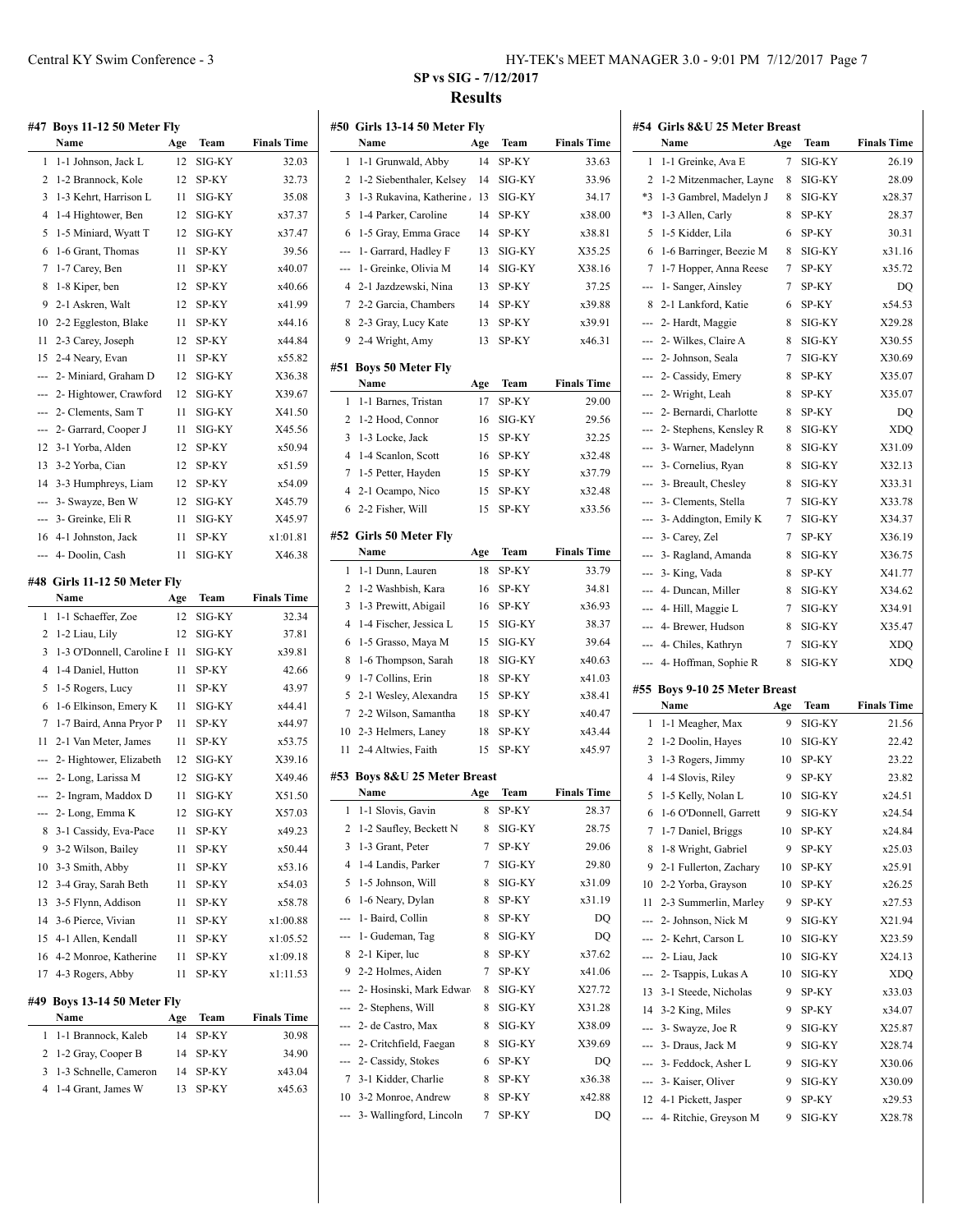|     | (#55 Boys 9-10 25 Meter Breast) |     |        |                    |
|-----|---------------------------------|-----|--------|--------------------|
|     | 4- McNee, Connor                | 10  | SIG-KY | X30.90             |
|     | 4- McGee, Max                   | 9   | SIG-KY | X31.25             |
| --- | 4- Conner, Cooper J             | 9   | SIG-KY | <b>XDO</b>         |
|     | 4- Winkler, Luke                | 9   | SP-KY  | DQ                 |
|     | #56 Girls 9-10 25 Meter Breast  |     |        |                    |
|     | Name                            | Age | Team   | <b>Finals Time</b> |
| 1   | 1-1 Hosinski, Lillian           | 10  | SIG-KY | 21.13              |
| 2   | 1-2 Gabbard, Avery E            | 10  | SIG-KY | 24.29              |
| 3   | 1-3 Holmes, Alexis              | 10  | SP-KY  | 24.50              |
| 4   | 1-4 Wheeler, Addie              | 9   | SIG-KY | x25.49             |
| 5   | 1-5 Sandoval, Annabelle         | 10  | SP-KY  | 25.71              |
| 6   | 1-6 O'Leary, Una A              | 10  | SIG-KY | x25.81             |
| 7   | 1-7 Parker, Mary Beth           | 9   | SP-KY  | x27.93             |
| --- | 1- Hiler, Ellie                 | 9   | SP-KY  | DQ                 |
| 8   | 2-1 Tabb, Courteny              | 9   | SP-KY  | x29.59             |
| 9   | 2-2 Hopper, Laynie              | 9   | SP-KY  | x29.80             |
| 10  | 2-3 Sanger, Addison             | 9   | SP-KY  | x31.82             |
| 11  | 2-4 Needham, Bella              | 9   | SP-KY  | x33.28             |
| --- | 2- Rogers, Maggie               | 10  | SIG-KY | X25.13             |
| --- | 2- Johnson, Mackenzie G         | 10  | SIG-KY | X26.47             |
|     | 2- Markowitz, Olivia D          | 9   | SIG-KY | X27.17             |
| --- | 2- Cooke, Pairan M              | 10  | SIG-KY | X28.00             |
| 12  | 3-1 Harmon, Kennedy             | 9   | SP-KY  | x34.99             |
| 13  | 3-2 Moore, Naomi                | 10  | SP-KY  | x35.16             |
| --- | 3- Elkinson, Caroline M         | 9   | SIG-KY | X26.31             |
| --- | 3- Lankford, Carter             | 9   | SIG-KY | X28.47             |
|     | 3- Hobbs, Whitney A             | 10  | SIG-KY | X31.47             |
| --- | 4- Davis, Jayda L               | 10  | SIG-KY | X24.68             |
| --- | 4- Tipton, Layton               | 10  | SP-KY  | X30.62             |
| --- | 4- Carty, Caroline              | 9   | SP-KY  | X31.48             |
| --- | 4- Rafter, Morgan E             | 9   | SIG-KY | X36.73             |
| --- | 4- Yandell, Kate                | 10  | SP-KY  | X37.53             |
| --- | 4- Conner, Evelyn M             | 9   | SIG-KY | <b>XDQ</b>         |
| --- | 4- Boyd, Eleanor                | 9   | SP-KY  | DQ                 |
|     | #57 Boys 11-12 50 Meter Breast  |     |        |                    |
|     | Namo                            |     | Toon   | <b>Finale Tim</b>  |

|                | Name                  | Age | Team   | <b>Finals Time</b> |
|----------------|-----------------------|-----|--------|--------------------|
| 1              | 1-1 Miniard, Graham D | 12  | SIG-KY | 41.36              |
| $\overline{2}$ | 1-2 Kehrt, Harrison L | 11  | SIG-KY | 41.94              |
| 3              | 1-3 Kiper, ben        | 12  | SP-KY  | 42.43              |
| 4              | 1-4 Greinke, Eli R    | 11  | SIG-KY | x42.92             |
| 5              | 1-5 Grant, Thomas     | 11  | SP-KY  | 45.00              |
| 7              | 1-6 Doolin, Cash      | 11  | SIG-KY | x46.53             |
| 8              | 1-7 Yorba, Alden      | 12  | SP-KY  | x48.09             |
| 9              | 2-1 Humphreys, Liam   | 12  | SP-KY  | x51.20             |
| 10             | 2-2 Monroe, Samuel    | 12  | SP-KY  | x55.65             |
| 11             | 2-3 Neary, Evan       | 11  | SP-KY  | x59.82             |
|                | 2- Johnson, Jack L    | 12  | SIG-KY | X40.87             |
|                | 2- Miniard, Wyatt T   | 12  | SIG-KY | X43.99             |
|                | 2- Vaughn, Henry      | 12  | SIG-KY | X46.81             |
|                | 2- Clements, Sam T    | 11  | SIG-KY | X49.56             |
| 12             | 3-1 Yorba, Cian       | 12  | SP-KY  | x1:00.24           |
| 13             | 3-2 Johnston, Jack    | 11  | SP-KY  | x1:01.63           |
| 14             | 3-3 Eggleston, Blake  | 11  | SP-KY  | x1:06.06           |
|                | 3- Carey, Ben         | 11  | SP-KY  | X48.00             |
|                |                       |     |        |                    |

| --- | 3- Swayze, Ben W                | 12  | SIG-KY | X48.83             |
|-----|---------------------------------|-----|--------|--------------------|
| --- | 3- Hightower, Crawford          | 12  | SIG-KY | X50.60             |
| --- | 3- Hightower, Ben               | 12  | SIG-KY | X52.06             |
| --- | 3- Rafter, Trey M               | 11  | SIG-KY | X53.00             |
| 6   | 4-1 Askren, Walt                | 12  | SP-KY  | x45.97             |
| --- | 4- Carey, Joseph                | 12  | SP-KY  | X48.29             |
| --- | 4- Applegate, Reed              | 12  | SIG-KY | X51.87             |
| --- | 4- Garrard, Cooper J            | 11  | SIG-KY | X58.72             |
| --- | 4- Felix, Jacob                 | 12  | SIG-KY | X1:04.32           |
|     |                                 |     |        |                    |
| #58 | Girls 11-12 50 Meter Breast     |     |        |                    |
|     | Name                            | Age | Team   | <b>Finals Time</b> |
| 1   | 1-1 Schaeffer, Zoe              | 12  | SIG-KY | 41.44              |
| 2   | 1-2 Rogers, Lucy                | 11  | SP-KY  | 43.32              |
| 3   | 1-3 Hightower, Elizabeth        | 12  | SIG-KY | 44.65              |
| 4   | 1-4 O'Donnell, Caroline I       | 11  | SIG-KY | x47.78             |
| 6   | 1-5 Gray, Sarah Beth            | 11  | SP-KY  | x49.19             |
| 7   | 1-6 Cassidy, Eva-Pace           | 11  | SP-KY  | x49.60             |
| 8   | 1-7 Elkinson, Emery K           | 11  | SIG-KY | x50.27             |
| 9   | 1-8 Baird, Anna Pryor P         | 11  | SP-KY  | x51.25             |
| 5   | 2-1 Daniel, Hutton              | 11  | SP-KY  | 48.59              |
| 12  | 2-2 Smith, Abby                 | 11  | SP-KY  | x54.10             |
| --- | 2- Liau, Lily                   | 12  | SIG-KY | X45.16             |
| --- | 2- Long, Larissa M              | 12  | SIG-KY | X49.92             |
| --- | 2- Long, Emma K                 | 12  | SIG-KY | X51.38             |
| --- | 2- Ingram, Maddox D             | 11  | SIG-KY | X54.26             |
| 10  | 3-1 Wilson, Bailey              | 11  | SP-KY  | x51.37             |
| 11  | 3-2 Van Meter, James            | 11  | SP-KY  | x53.47             |
| 13  |                                 | 11  |        |                    |
|     | 3-3 Hopper, Jenna Raye          |     | SP-KY  | x54.25             |
| 14  | 3-4 Flynn, Addison              | 11  | SP-KY  | x55.90             |
| --- | 3- McLellan, Ashley             | 12  | SIG-KY | X50.75             |
| --- | 3- Costich, Caroline E          | 11  | SIG-KY | X54.17             |
| --- | 3- Cordle, Jane E               | 11  | SIG-KY | X56.63             |
| --- | 3- Cooke, Ellie                 | 12  | SIG-KY | X58.03             |
| 15  | 4-1 Schnelle, Samantha          | 11  | SP-KY  | x1:00.09           |
| 16  | 4-2 Pierce, Vivian              | 11  | SP-KY  | x1:05.81           |
| 17  | 4-3 Monroe, Katherine           | 11  | SP-KY  | x1:09.52           |
| 18  | 4-4 Allen, Kendall              | 11  | SP-KY  | x1:14.87           |
| 19  | 4-5 Rogers, Abby                | 11  | SP-KY  | x1:16.13           |
| --- | 4- Nowlin, Lucy G               | 11  | SIG-KY | X1:01.28           |
|     | #59 Boys 13-14 50 Meter Breast  |     |        |                    |
|     | Name                            | Age | Team   | <b>Finals Time</b> |
| 1   | 1-1 Gray, Cooper B              | 14  | SP-KY  | 41.35              |
| 2   | 1-2 Schnelle, Cameron           | 14  | SP-KY  | 45.16              |
| 3   | 1-3 Van Meter, Solomon          | 13  | SP-KY  | x45.53             |
|     | 1- Grant, James W               |     | SP-KY  |                    |
| --- |                                 | 13  |        | X57.75             |
|     | #60 Girls 13-14 50 Meter Breast |     |        |                    |
|     | Name                            | Age | Team   | <b>Finals Time</b> |
| 1   | 1-1 Greinke, Olivia M           | 14  | SIG-KY | 40.26              |
| 2   | 1-2 Siebenthaler, Kelsey        | 14  | SIG-KY | 40.72              |
| 3   | 1-3 Beaven, Eden                | 14  | SP-KY  | 43.66              |
| 4   | 1-4 Garrard, Hadley F           | 13  | SIG-KY | x43.91             |
| 5   | 1-5 Wright, Hannah              | 13  | SP-KY  | 46.12              |
| 6   | 1-6 Locke, Avery                | 13  | SP-KY  | x46.41             |
| 8   | 1-7 Rukavina, Katherine         | 13  | SIG-KY | x46.98             |
| 10  | 1-8 Wright, Amy                 | 13  | SP-KY  | x52.03             |
|     |                                 |     |        |                    |

| 7              | 2-1 Scanlon, Emily                         | 13  | SP-KY                | x46.79                  |
|----------------|--------------------------------------------|-----|----------------------|-------------------------|
|                | 9 2-2 Yandell, Allison                     | 13  | SP-KY                | x47.06                  |
|                | --- 2- Duncan, Mason                       | 13  | SIG-KY               | X53.56                  |
|                | --- 2- Adair, Emmy Kay                     | 13  | SIG-KY               | X56.31                  |
|                | #61 Boys 50 Meter Breast                   |     |                      |                         |
|                | Name                                       | Age | Team                 | <b>Finals Time</b>      |
| 1              | 1-1 McLellan, Bryan                        | 16  | SIG-KY               | 35.82                   |
| 2              | 1-2 Barnes, Tristan                        | 17  | SP-KY                | 36.84                   |
| 3              | 1-3 Petter, Hayden                         | 15  | SP-KY                | 37.66                   |
| $\overline{4}$ | 1-4 Wright, Brian                          | 18  | SP-KY                | x43.19                  |
| 5              | 1-5 Amato, Garrett                         | 18  | SP-KY                | x43.91                  |
| 6              | 1-6 Adair, Benjamin R                      | 15  | SIG-KY               | 46.93                   |
| ---            | 2- Locke, Jack                             | 15  | SP-KY                | X42.03                  |
| ---            | 2- Ocampo, Nico                            | 15  | SP-KY                | X43.00                  |
|                | #62 Girls 50 Meter Breast                  |     |                      |                         |
|                | Name                                       | Age | Team                 | <b>Finals Time</b>      |
| 1              | 1-1 Dunn, Lauren                           | 18  | SP-KY                | 38.96                   |
| 2              | 1-2 Helmers, Laney                         | 18  | SP-KY                | 42.19                   |
| 3              | 1-3 Cordle, Grace E                        | 15  | SIG-KY               | 42.22                   |
| 4              | 1-4 Jazdzewski, Maya                       | 17  | SP-KY                | x43.34                  |
| 5              | 1-5 Prewitt, Abigail                       | 16  | SP-KY                | x43.81                  |
| 7              | 1-6 Turner, Olivia                         | 16  | SIG-KY               | 45.60                   |
| 8              | 1-7 Fischer, Jessica L                     | 15  | SIG-KY               | x46.03                  |
| 10             | 1-8 Kazee, Lorayne                         | 15  | SIG-KY               | x49.72                  |
| 6              | 2-1 Wesley, Alexandra                      | 15  | SP-KY                | x45.40                  |
| 9              | 2-2 Altwies, Grace                         | 18  | SP-KY                | x49.06                  |
| ---            | 2- Thompson, Sarah                         | 18  | SIG-KY               | X49.37                  |
|                | --- 2- Schrader, Sheridan                  | 15  | SIG-KY               | X50.53                  |
|                | --- 2- Kauffmann, Isabelle                 | 15  | SIG-KY               |                         |
| ---            | 2- Hudkins, Sophie                         | 15  | SIG-KY               | X52.57<br>X52.76        |
|                | #63 Boys 8&U 100 Meter Free Relay          |     |                      |                         |
|                | Team                                       |     | Relay                | <b>Finals Time</b>      |
| 1              | $1-1$ SIG-KY                               |     | A                    | 1:22.56                 |
|                | Johnson, Will 8                            |     | Gudeman, Tag 8       |                         |
|                | Landis, Parker 7                           |     |                      | Hosinski, Mark Edward 8 |
| 2              | 1-2 SP-KY                                  |     | A                    | 1:24.27                 |
|                | Grant, Peter 7                             |     | Neary, Dylan 8       |                         |
|                | Kidder, Charlie 8                          |     | Slovis, Gavin 8      |                         |
| 3              | 1-3 SIG-KY                                 |     | В                    | x1:46.04                |
|                | Stephens, Will 8                           |     | Saufley, Beckett N 8 |                         |
|                | Chiles, Henry 7                            |     | Morgan, Henry 8      |                         |
|                | 1-4 SP-KY                                  |     |                      | x2:00.00                |
| 4              |                                            |     | B                    |                         |
|                | Monroe, Andrew 8                           |     | Cassidy, Stokes 6    |                         |
|                | Wallingford, Lincoln 7                     |     | Franklin, Sawyer 7   |                         |
|                | #64 Girls 8&U 100 Meter Free Relay<br>Team |     | Relay                | <b>Finals Time</b>      |
| 1              | 1-1 SIG-KY                                 |     | A                    | 1:22.34                 |
|                | Cornelius, Ryan 8                          |     |                      | Gambrel, Madelyn J 8    |
|                | Greinke, Ava E 7                           |     |                      | Stephens, Kensley R 8   |
| 2              | 1-2 SP-KY                                  |     | A                    | 1:32.62                 |
|                | Cassidy, Emery 8                           |     |                      | Hopper, Anna Reese 7    |
|                | Kidder, Lila 6                             |     | Wright, Leah 8       |                         |
| 3              | 1-3 SIG-KY                                 |     | B                    | x1:35.23                |
|                | Wilkes, Claire A 8                         |     |                      |                         |
|                |                                            |     |                      | Mitzenmacher, Layne B 8 |
|                | Ragland, Amanda 8                          |     |                      | Barringer, Beezie M 8   |
|                |                                            |     |                      |                         |